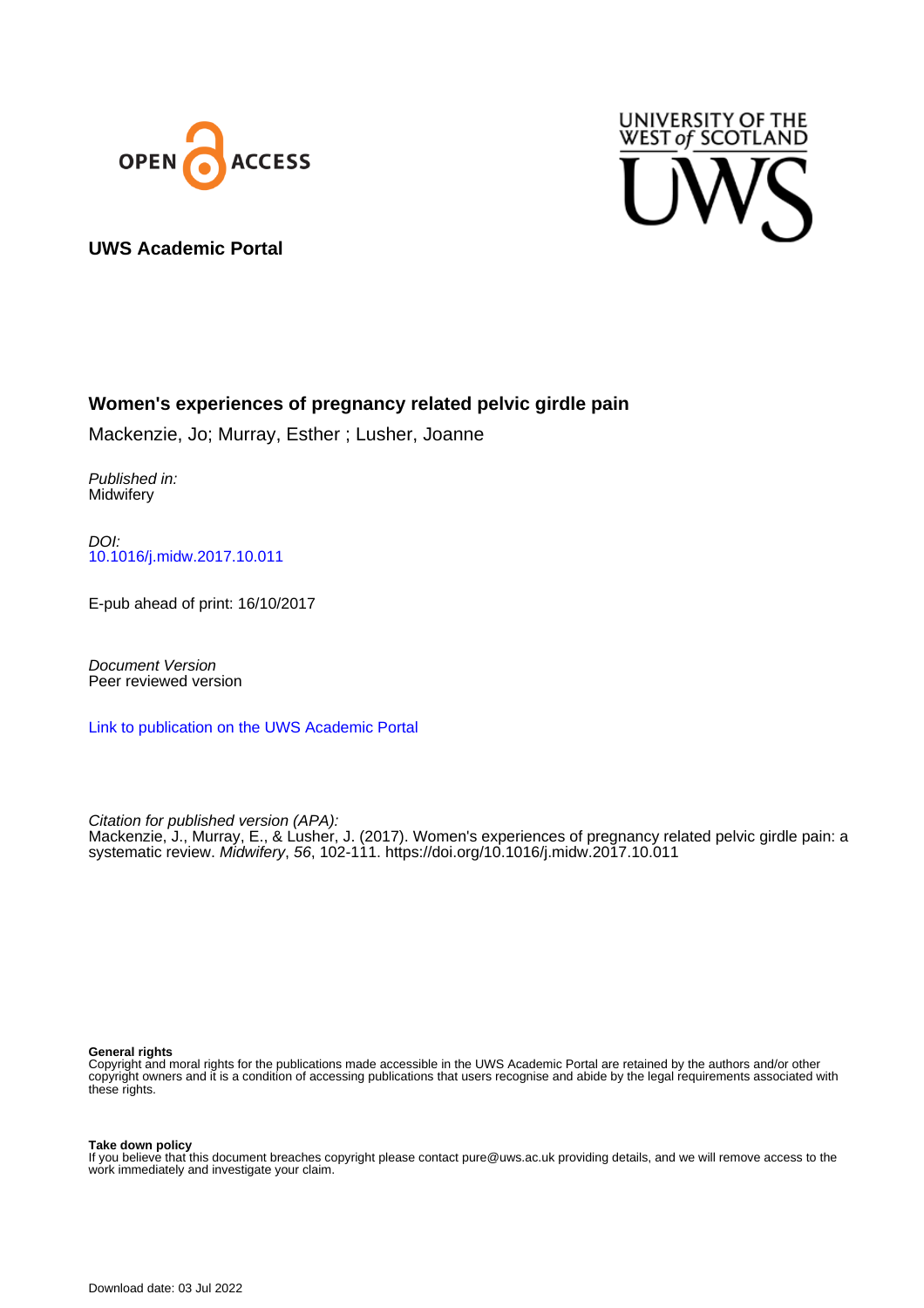# Author's Accepted Manuscript

Women's Experiences of Pregnancy Related Pelvic Girdle Pain: A Systematic Review

Jo Mackenzie, Esther Murray, Joanne Lusher



[www.elsevier.com/locate/midw](http://www.elsevier.com/locate/midw)

PII: S0266-6138(17)30310-8 DOI: <https://doi.org/10.1016/j.midw.2017.10.011> Reference: YMIDW2120

To appear in: *Midwifery*

Received date: 29 April 2017 Revised date: 20 September 2017 Accepted date: 15 October 2017

Cite this article as: Jo Mackenzie, Esther Murray and Joanne Lusher, Women's Experiences of Pregnancy Related Pelvic Girdle Pain: A Systematic Review, *Midwifery,* <https://doi.org/10.1016/j.midw.2017.10.011>

This is a PDF file of an unedited manuscript that has been accepted for publication. As a service to our customers we are providing this early version of the manuscript. The manuscript will undergo copyediting, typesetting, and review of the resulting galley proof before it is published in its final citable form. Please note that during the production process errors may be discovered which could affect the content, and all legal disclaimers that apply to the journal pertain.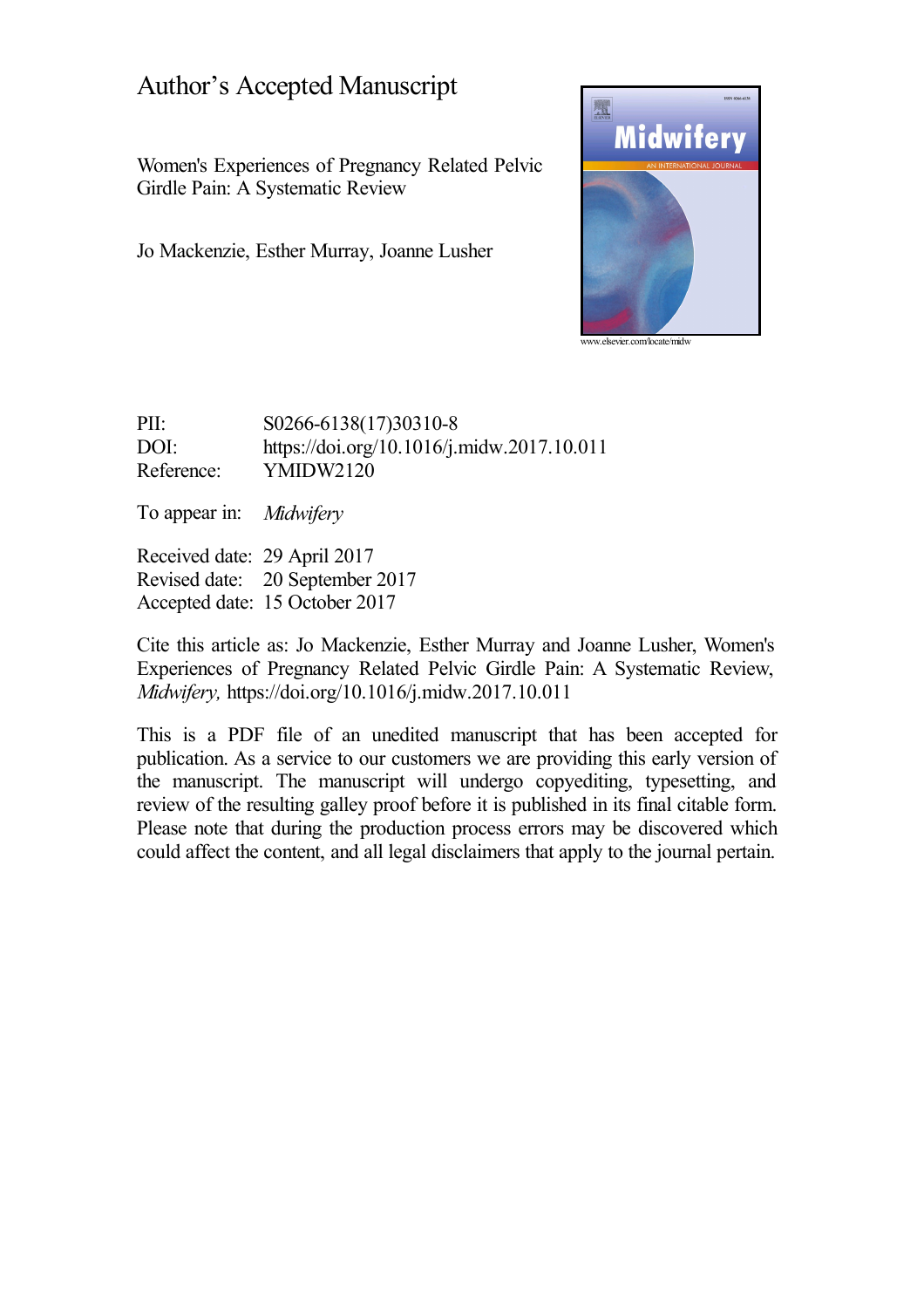### **Women's Experiences of Pregnancy Related Pelvic Girdle Pain: A Systematic Review.**

Jo Mackenzie\* - Trainee Health Psychologist at London Metropolitan University.

Dr Esther Murray – Queen Mary University London

Dr Joanne Lusher – University of the West of Scotland

\*Corresponding author:

Qualifications: BSc (Hons) Psychology, MSc Health Psychology, Working towards the

SOF

Professional Doctorate in Health Psychology

Contact details: Tel: 01992 556870, e-mail: jo.mackenzie@hertfordshire.gov.uk

#### **Abstract**

**Objective**: To systematically review the available studies which relay the experience of pregnancy related pelvic girdle pain and how this affects women psychologically and emotionally. **Method**: A systematic review and meta-synthesis of the experiences of pregnancy related pelvic girdle pain was conducted for qualitative studies dated between 2005 and 2016. Predefined terms were used to search nine central databases and hand searches of two reference lists of identified studies were carried out. **Findings**: 614 records were identified, eight studies met the inclusion criteria for review. Pain from pelvic girdle pain impacted on women's daily lives both at home and the workplace. This had a negative emotional and psychological impact on women as it took away their feeling of independence. Women reported feelings of frustration, guilt, irritability and upset at being unable to carry out their normal roles. Pelvic girdle pain also affected the women's sense of identity and ability to care for their children. **Conclusions and Implications for Practice**: Health professionals working with pregnant and postnatal women need to be aware of the anger,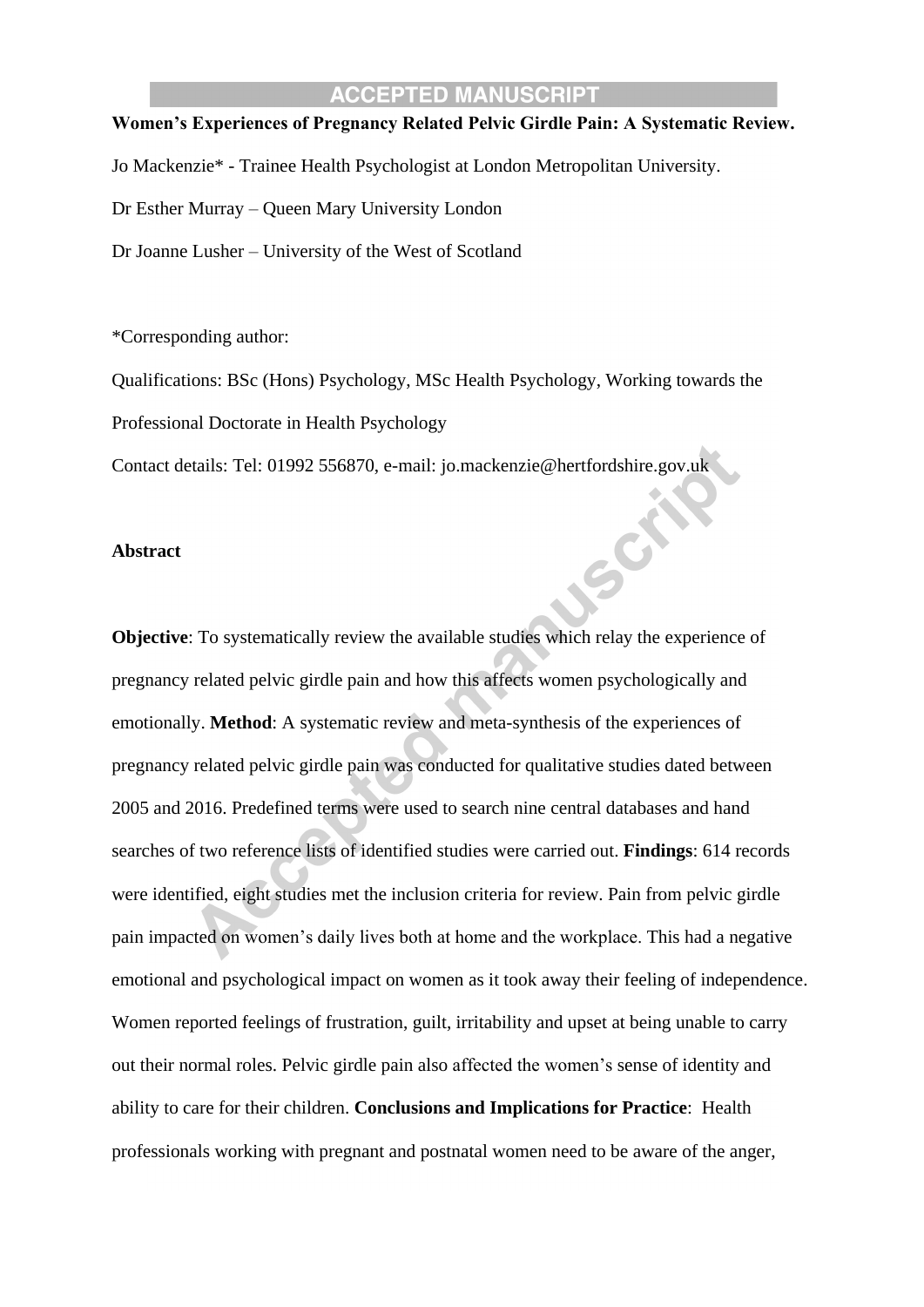frustration and negative emotions resulting from PGP. These women may become socially isolated and there is a risk they could abuse analgesics in attempt to manage the pain especially if they do not have the social support. For women with young children, it is important to be aware of safety issues they face with carrying babies and controlling toddlers. It is therefore important that health professionals recognise PGP as a serious health issue, approach this condition sensitively and refer to appropriate treatment as soon as PGP is suspected.

**Keywords:** Pregnancy, Pelvic Girdle Pain, Systematic Review, Psychological, Emotional, Qualitative evidence synthesis USCAL

## **Highlights**

- Pregnancy related pelvic girdle pain negatively impacts daily life for women
- Pain from pelvic girdle pain disrupts the mother-child(ren) relationship
- Women suffer from negative emotional and psychological effects due to pain.
- The women are unprepared for the pain which dominates their lives
- Pelvic girdle pain affects all the family

#### **Abbreviations**

- PGP Pelvic Girdle Pain
- SPD Symphysis Pubis Dysfunction
- LBP Lower Back Pain
- LPP Lumbopelvic Pain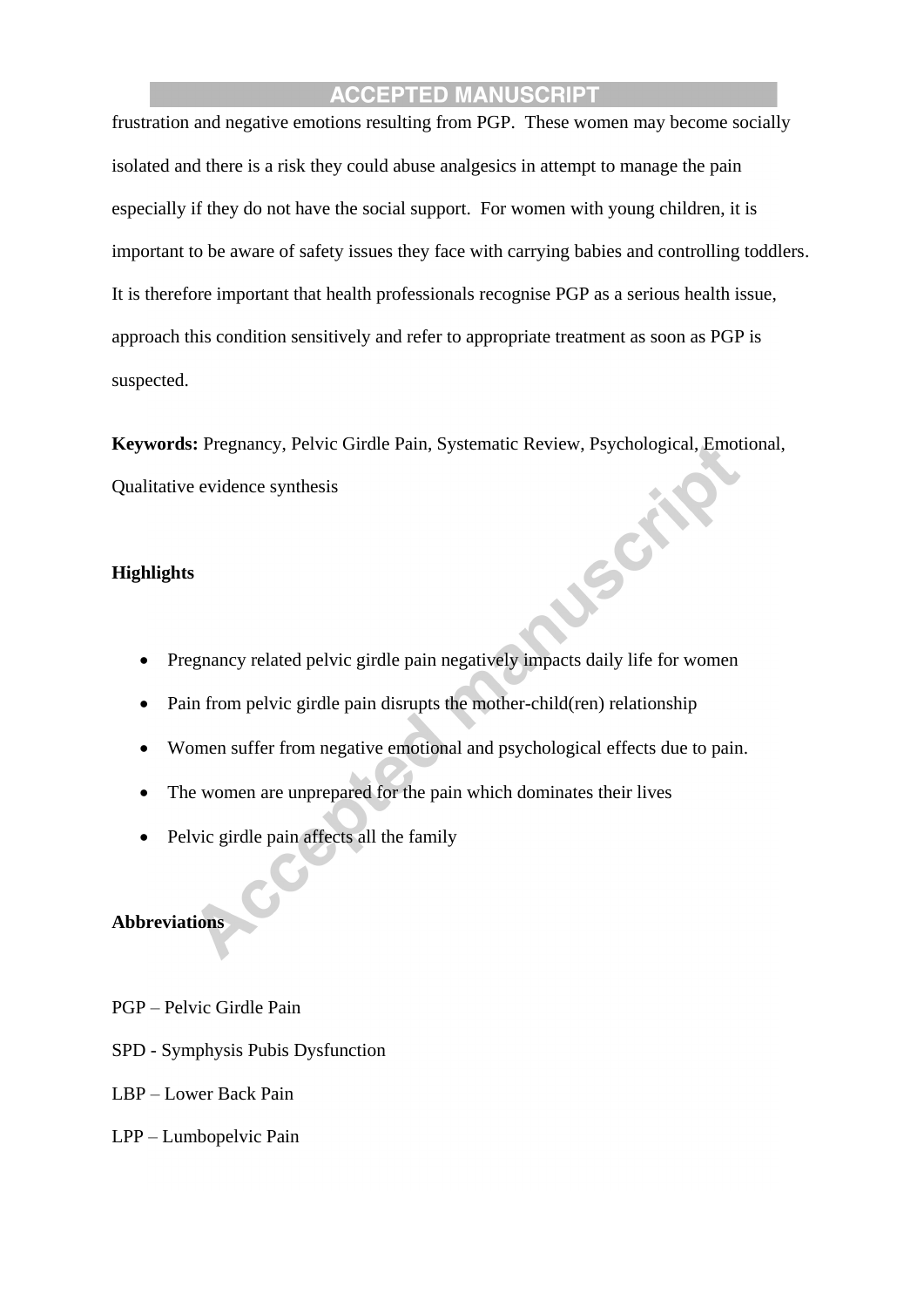#### **Women's Experiences of Pregnancy Related Pelvic Girdle Pain: A Systematic Review**

#### **Introduction**

Pregnancy related Pelvic Girdle Pain (PGP) is not generally regarded as a serious pregnancy complication or life threatening condition. It is often confused with Lower Back Pain (LBP) (Liddle and Pennick, 2015) and has been considered a normal part of pregnancy (Pierce et al., 2012). As a result, it can be overlooked or dismissed by healthcare professionals as they focus on what they consider to be more serious conditions (Wellock and Crichton, 2007a). Despite this, PGP can have negative psychological effects on the mother and her family as she becomes unable to carry out daily tasks and social activities. A lack of awareness of the detriment caused by this condition can result in the poor management of PGP (Candelier et al., 2010).

PGP (previously known as Symphysis Pubis Dysfunction (SPD)) is a condition affecting the sacroiliac joints and the symphysis pubis in the pelvis, causing considerable pain that can affect women's mobility and functioning both during and after pregnancy (Pelvic Partnership, n.d.). PGP can appear at any stage during pregnancy and it is estimated that between 14-22% of women experience serious pain during pregnancy and approximately 7% of those women will still experience pain postnatally (Larsen et al., 1999; Wu et al., 2004). Symptoms often occur after the woman has been physically active or has slipped into an awkward position (Fishburn and Cooper, 2015). PGP was previously thought to be caused by the pregnancy hormone relaxin and would therefore resolve itself at birth (Maclennan et al., 1986), however more recent research has identified that there is a poor relationship between relaxin and PGP (Aldabe et al., 2012a). It is more likely that PGP is of a biomechanical origin (Damen et al.,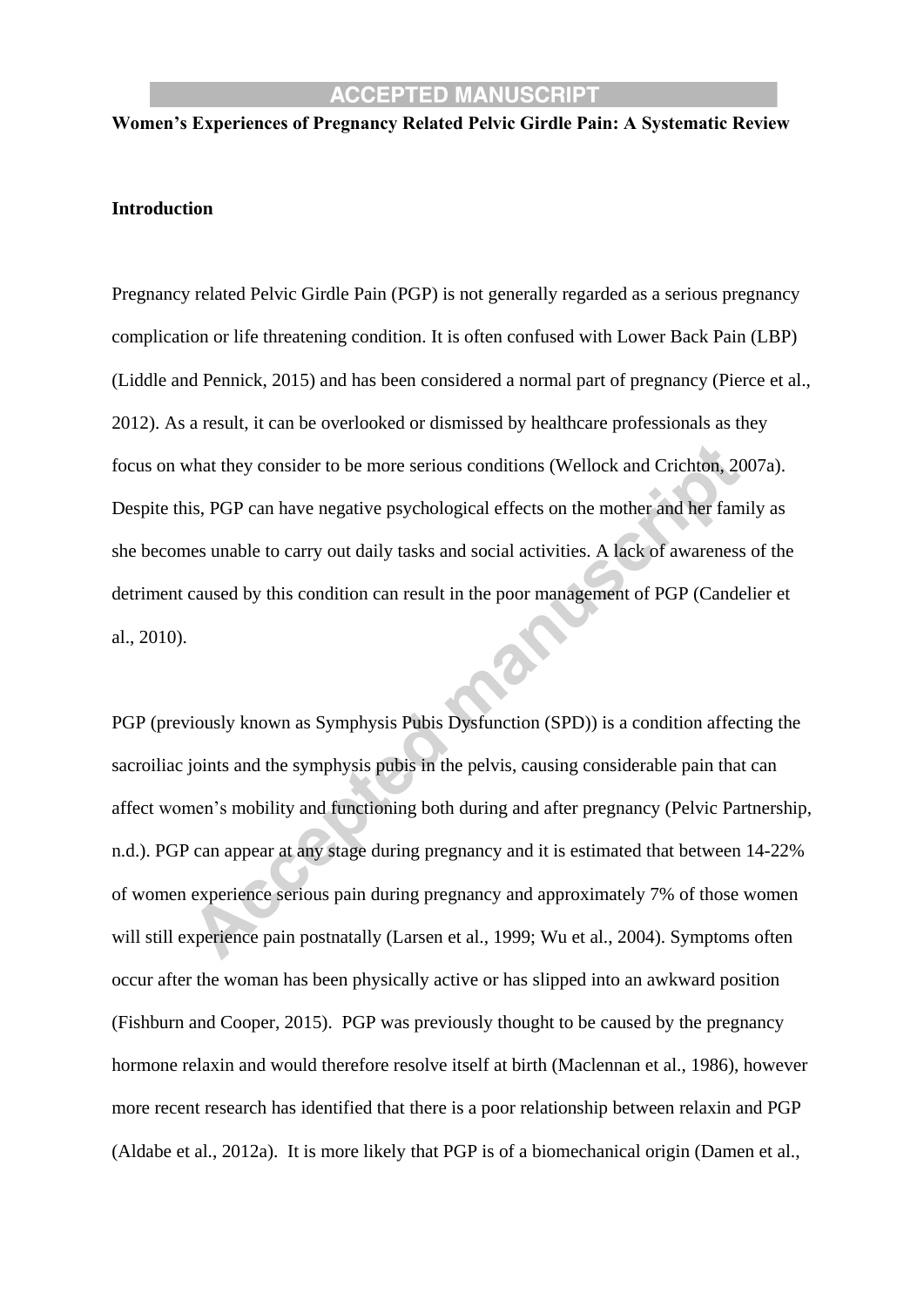2001) which also affects the myofascial structures around the sacroiliac joints and the symphysis pubis (Verstraete et al., 2013). The main risk factors for developing PGP are a history of lower back pain, previous trauma to the pelvis or previously given birth (Albert et al, 2006; Vleeming et al., 2008).

Several terms have been used to describe pregnancy related low back pain and PGP, which has created confusion. In response, Wu et al. (2004) proposed that two different types of back pain occur during pregnancy; PGP and Lower Back Pain (LBP). Together PGP and LBP come under the umbrella term Lumbopelvic Pain (LPP). The 2008 European guidelines for the diagnosis and treatment of PGP (Vleeming et al., 2008), consider PGP to be more painful than LBP, intermittent and specific to certain movements (Vermani et al., 2010). Pain can occur around the lower back and/or the symphysis area and this affects everyday activities such as walking, bending and climbing stairs. European guidelines recommend that PGP is diagnosed using the active straight leg raise (ASLR) functional test (Vleeming et al., 2008).

For some women the impact of PGP is severe. The pain from PGP, reduces mobility and consequently reduces the women's quality of life. Robinson et al. (2006) found that seven percent of pregnant women required the use of crutches and 15% were regularly woken at night from pain when turning over in bed. In extreme cases women can end up house-bound, bed-bound and require the use of a wheelchair (Fishburn and Cooper, 2015). PGP can also affect the ability to function in the work place. As a result there is an increased level of sickness absence in working women with PGP (Malmqvist et al., 2015; Mogren, 2006). Gutke et al. (2006) found that pregnant women with PGP took significantly more sick leave than pregnant women with only LBP.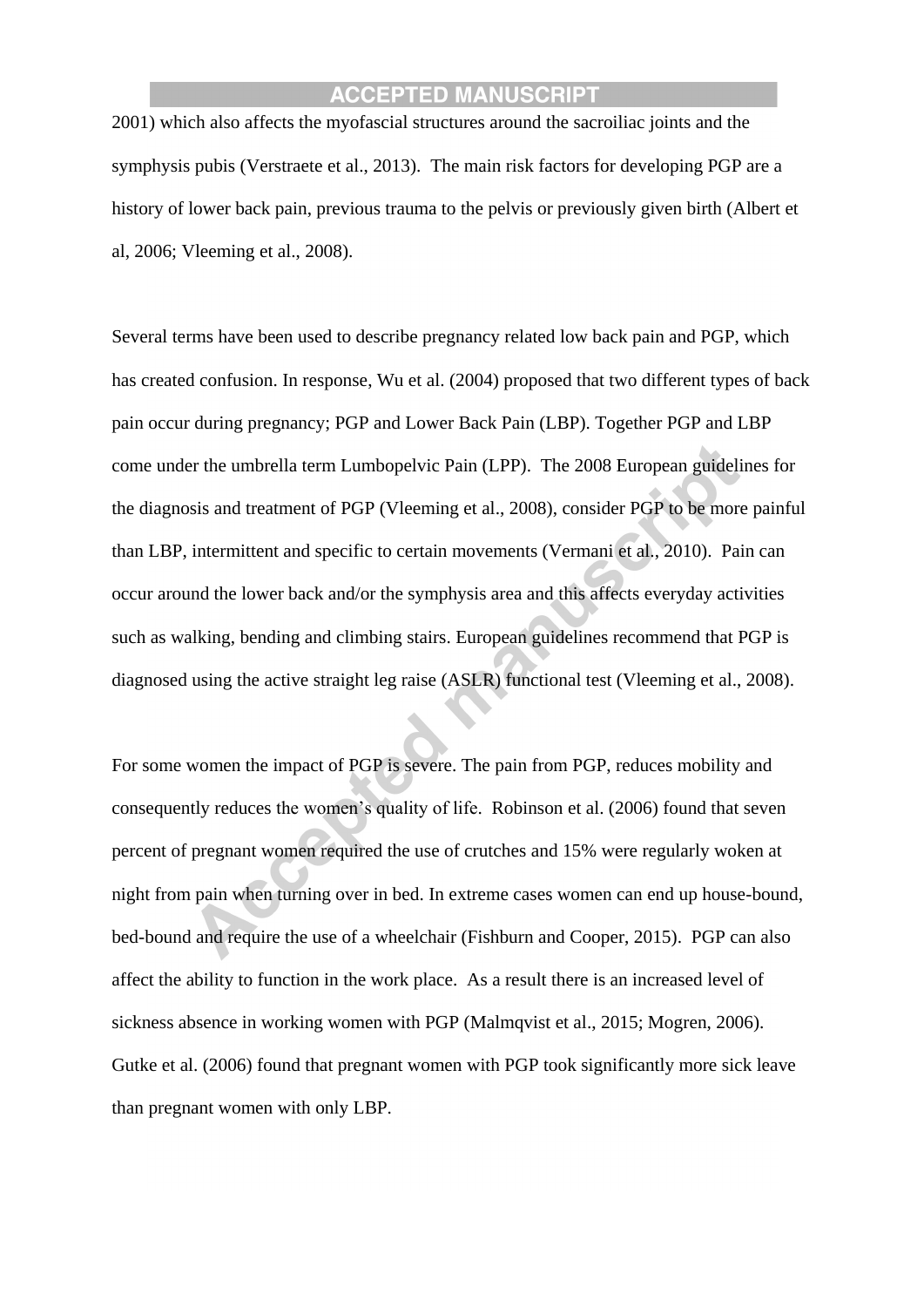The emotional impact of PGP, due to the resulting pain and disability, can be high and many pregnant women with PGP feel that they are not taken seriously by healthcare professionals (Mogren et al., 2010; Wellock and Crichton, 2007b). Qualitative studies investigating the experience of PGP have uncovered feelings of frustration and helplessness (Crichton and Wellock, 2008), anxiety and worry about the birth (Elden et al., 2014) and social and psychological challenges especially for those who continue to suffer from PGP after the birth (Engeset et al., 2014). For women who have young children, it can affect their ability to carry out normal child caring duties. This can lead to feelings of guilt for being a burden to others (Persson et al., 2013). PGP can also affect how women feel towards subsequent pregnancies as they worry how they will manage with a small child (Wuytack et al., 2015).

Since 2003, systematic reviews have been carried out on treatment interventions for LBP and pelvic pain during pregnancy (Liddle and Pennick, 2015), physical therapies for pregnancy related LBP and PGP (Stuge et al., 2003; Ferreira and Alburquerque-Sendín, 2013), complimentary therapies (Ee et al., 2008; Close et al., 2014; Hall et al., 2016) core strength for PGP (Lillios and Young, 2012), the role of exercise in treating PGP (Boissonnault et al., 2012), relaxin levels (Aldabe et al., 2012a), PGP and altered motor control of the pelvis (Aldabe et al., 2012b), maternity support belts for PGP (Ho et al., 2004) and terminology (Wu et al. 2004). However, to date, no systematic reviews have explored the experiences of PGP and the associated psychological effects. Unlike quantitative research, qualitative research is able to uncover knowledge on a topic and ask questions such as 'what', 'why' and 'how' (Willig, 2013). Therefore a qualitative approach is most suited to exploring the experience of a health condition. A qualitative systematic review on the experience of PGP will help reviewers interested in qualitative PGP studies to easily find and interpret the relevant research (Thomas and Harden, 2008). The aim of this research was to identify all the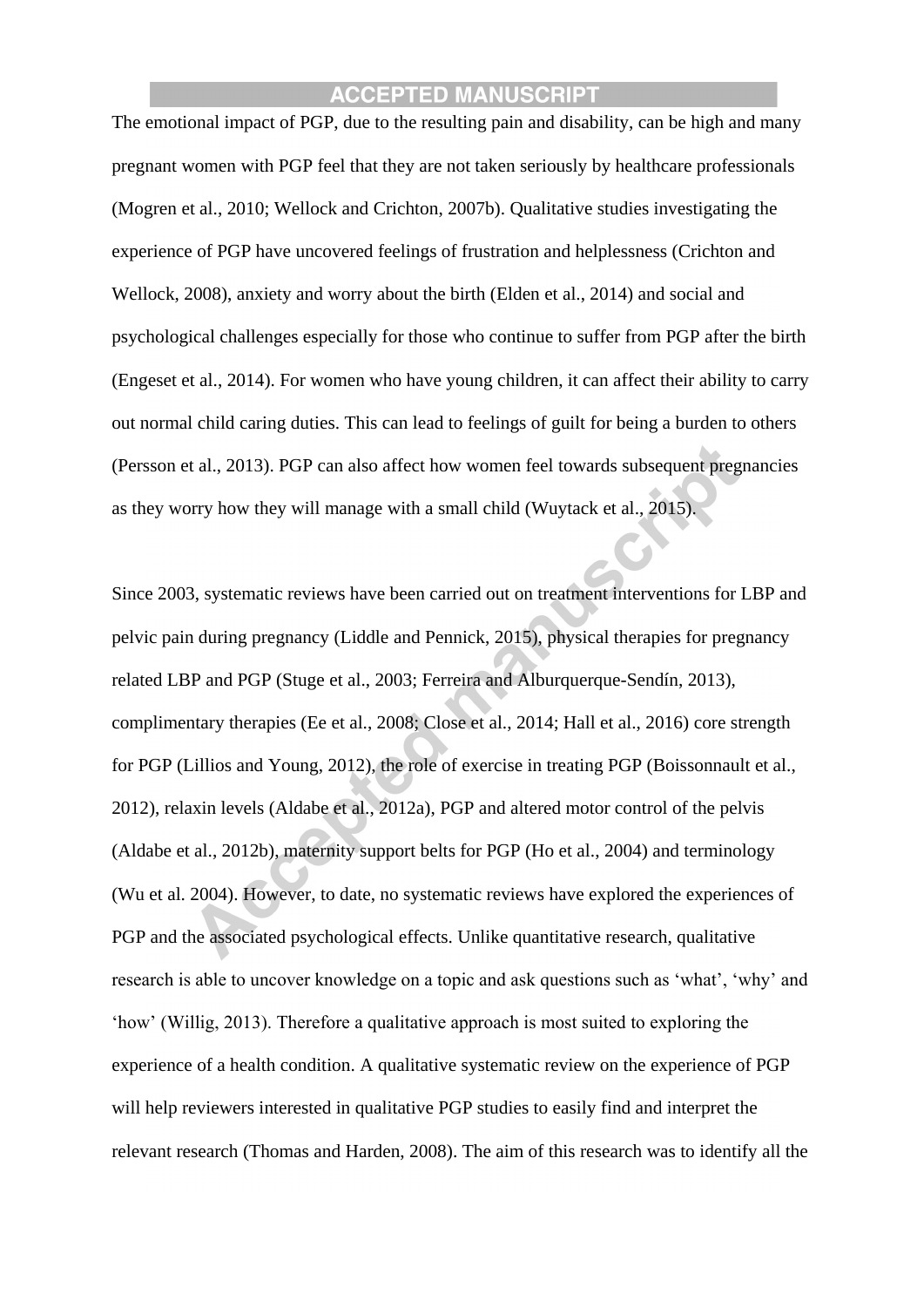available qualitative studies since 2005 which provided an insight into women's experiences of pregnancy related PGP. The present review aimed to systematically pool findings across studies of the qualitative experiences of women affected by pregnancy related pelvic girdle pain and how this affects them both psychologically and emotionally.

#### **Method**

#### *Search Strategy*

A literature search was carried out in July 2016. Both published and unpublished studies were searched for using PsycInfo, Academic Search Complete, PubMed, Web of Science, BPS EBSCO Discovery Service, Google Scholar, Zetoc, ETHOS and Dart Europe. The British Journal of Midwifery and Evidence Based Midwifery were hand searched as the scoping search identified these journals containing the most appropriate papers. The reference lists of identified papers and websites searched. Individual authors were contacted to enquire of any related further unpublished research.

The following search criteria were applied to PsycInfo, Academic Search Complete, PubMed, Web of Science and BPS EBSCO Discovery Service; 1. ("Symphysis pubis dysfunction" OR "Pelvic Girdle Pain" OR "Pelvic Pain" OR "Lumbopelvic pain") AND ("pregnancy" OR "prenatal" OR "postnatal"); 2. 1# AND Experience; 3. 1# AND Psycho\*; 4. 1# AND Coping; 5. 1# AND "Quality of Life". Within Google Scholar, the following exact phases were searched for within the title of the article; 1. Pelvic Girdle Pain; 2. Symphysis pubis dysfunction; 3. Pelvic Pain; 4. Lumbopelvic Pain. Zetoc, ETHOS and Dart Europe used the following search terms in the primary search field; 1. "Pelvic Girdle Pain"; 2. "Pelvic Pain"; 3. "lumbopelvic pain"; 4. "Symphysis pubis dysfunction".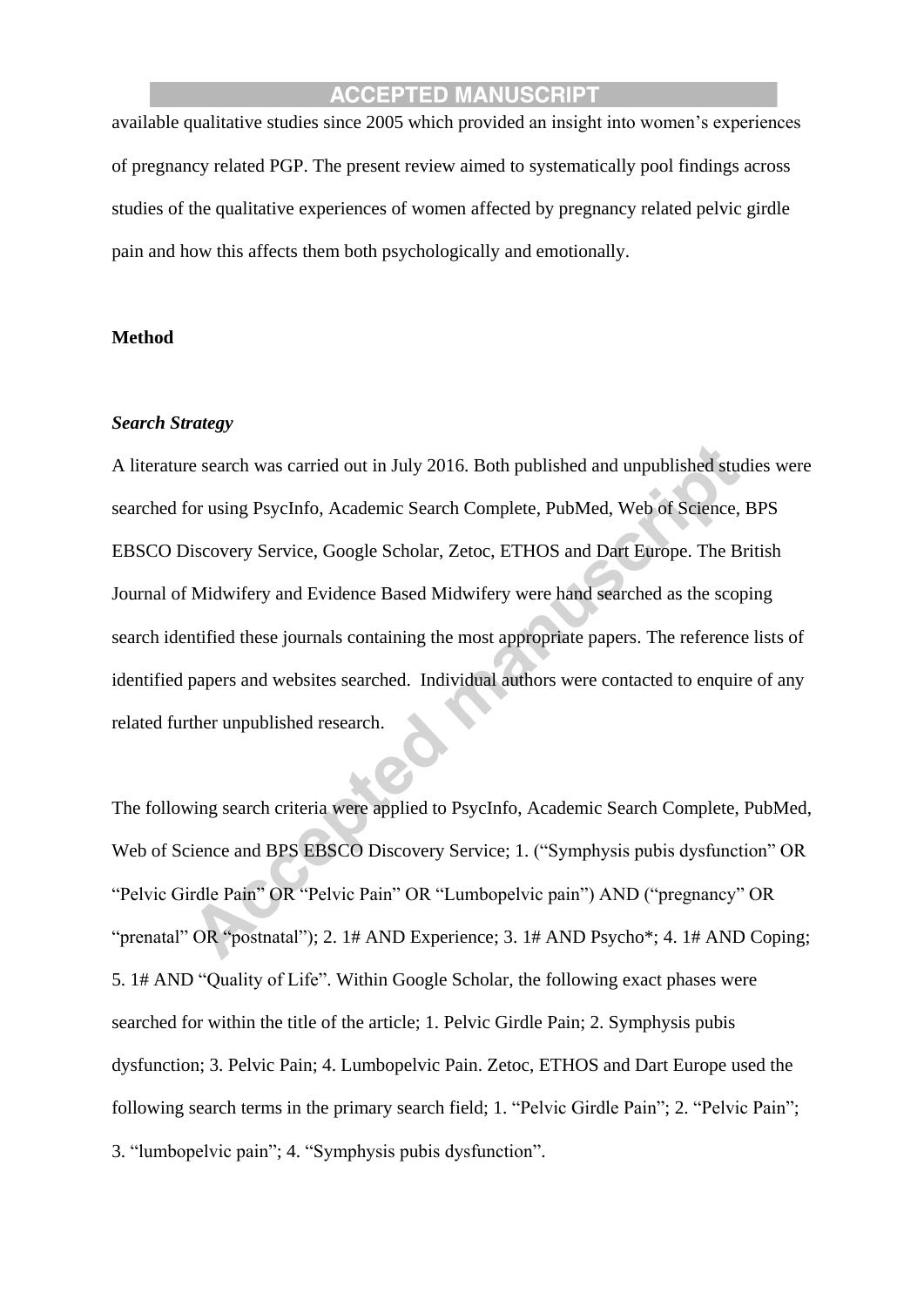#### *Inclusion/Exclusion criteria*

The aim of this review was to search for published and unpublished research studies investigating the experiences of women suffering from pregnancy related PGP. Therefore studies that did not include women with PGP that started during pregnancy were excluded. Studies investigating PGP post pregnancy were included because women are often told that their symptoms will go after the birth, however, this is not always the case (Röst et al., 2006). Due to the nature of the research question, only qualitative studies were included as the scoping search showed that quantitative studies could not directly address the research question. Only studies that demonstrated the impact of PGP on women's lives and showed the emotional and psychological effects of PGP on women were included. Treatments, experience of the health care system and peer to peer support studies were excluded. Only papers from 2005 onwards were included due to confusion with distinguishing between LBP and PGP before this date and the change in terminology for PGP (Leadbetter et al., 2004; Wu et al., 2004). Exclusion criteria were: Studies that included men or children; studies including women that had not experienced pregnancy related PGP; reviews, discussions and quantitative studies; Studies published before 2005; and treatments, diagnostics and reports on experiences of the health care system. No language restrictions were implemented.

#### *Selection Process*

The first author carried out the initial screening of the titles and abstracts to provide a shortlist of studies. The full text for all short-listed studies were identified and screened by the first and second author and a discussion between the authors led to the agreement of eight papers that met the inclusion criteria to be included in the review.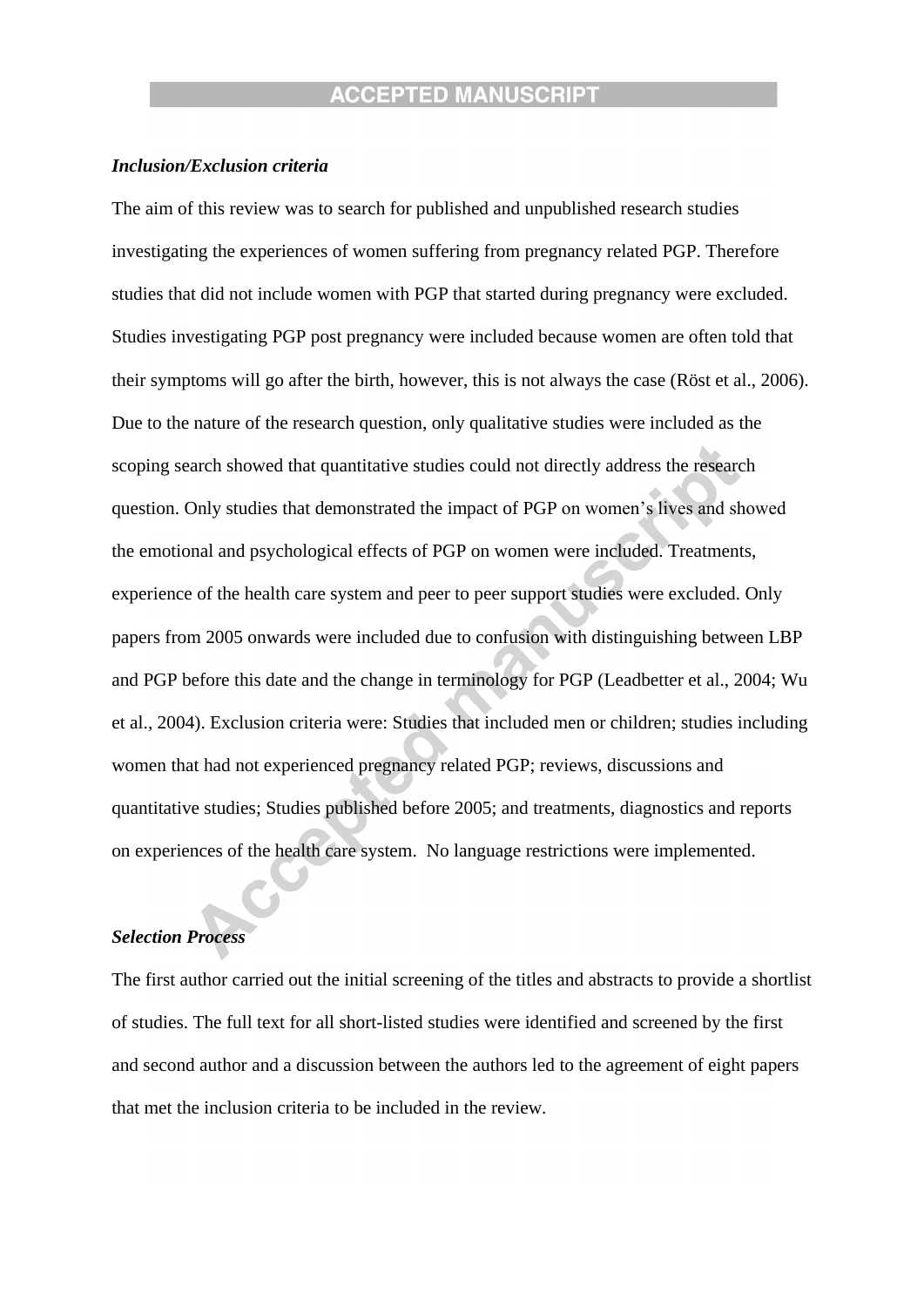#### *Quality Assessment*

The selected papers were assessed for their quality by the first author and reviewed by the second author using the Critical Appraisal Skills Programme (CASP) qualitative checklist (see http://www.casp-uk.net) with the purpose of assessing the appropriateness of the qualitative method for the research question.

#### *Data Extraction and Meta-Synthesis*

Data was extracted and analysed using a textual narrative synthesis (Lucas et al., 2007). The first step was to read and re-read the studies to develop a set of questions related to the aim of the review and the overall research question. This was achieved through the coding of the study results in the software package NVIVO 11. The questions were:

- 1. How did the PGP affect the women's daily life?
- 2. How did PGP affect the women's identity?
- 3. What were the effects on the women's mothering role?
- 4. What were the emotional and psychological effects of PGP?
- 5. How did the women cope with the pain?

The second step identified sub groups within the studies from the reading of the studies. In the third step study commentaries were produced in relation to the questions above and the study design. Finally conclusions on the similarities and differences were drawn across the studies.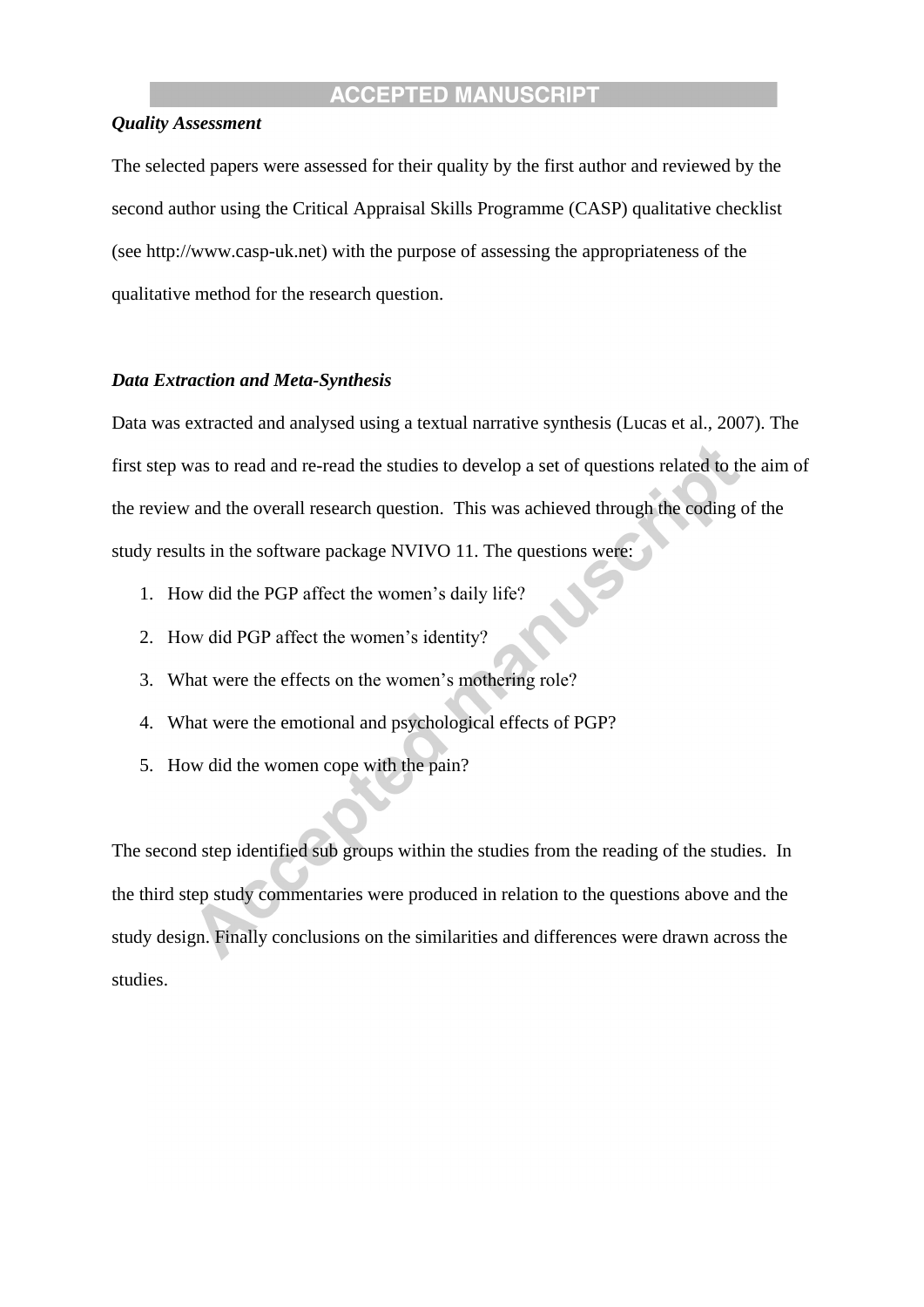#### **Findings**

The initial search generated 614 studies after deduplication. Sixteen studies were retrieved for full review. After the review process, a further eight studies were excluded (see figure 1. for selection process).

\*insert figure 1. About here\*

Four of the studies were not specific to PGP and included pregnant women with generic LBP, two studies solely focused on interactions with healthcare professionals and two studies focused on peer support.

No studies were excluded on the outcomes of the quality assessment as qualitative methods were considered appropriate for all the studies and their research questions. All the studies gave clear statements and aims of their research with appropriate recruitment strategies. Data was collected ethically and in ways which addressed the research questions. All the studies produced valuable research with clear statements of findings. It was not clear if Persson et al. (2013) analysed their data rigorously enough. It was not possible to tell if the relationship between the researchers and participants had been adequately considered in four studies (Crichton and Wellock, 2007; Elden et al., 2013, 2014; Shepherd, 2005). See table 1 for quality assessment results.

\*insert table 1 about here\*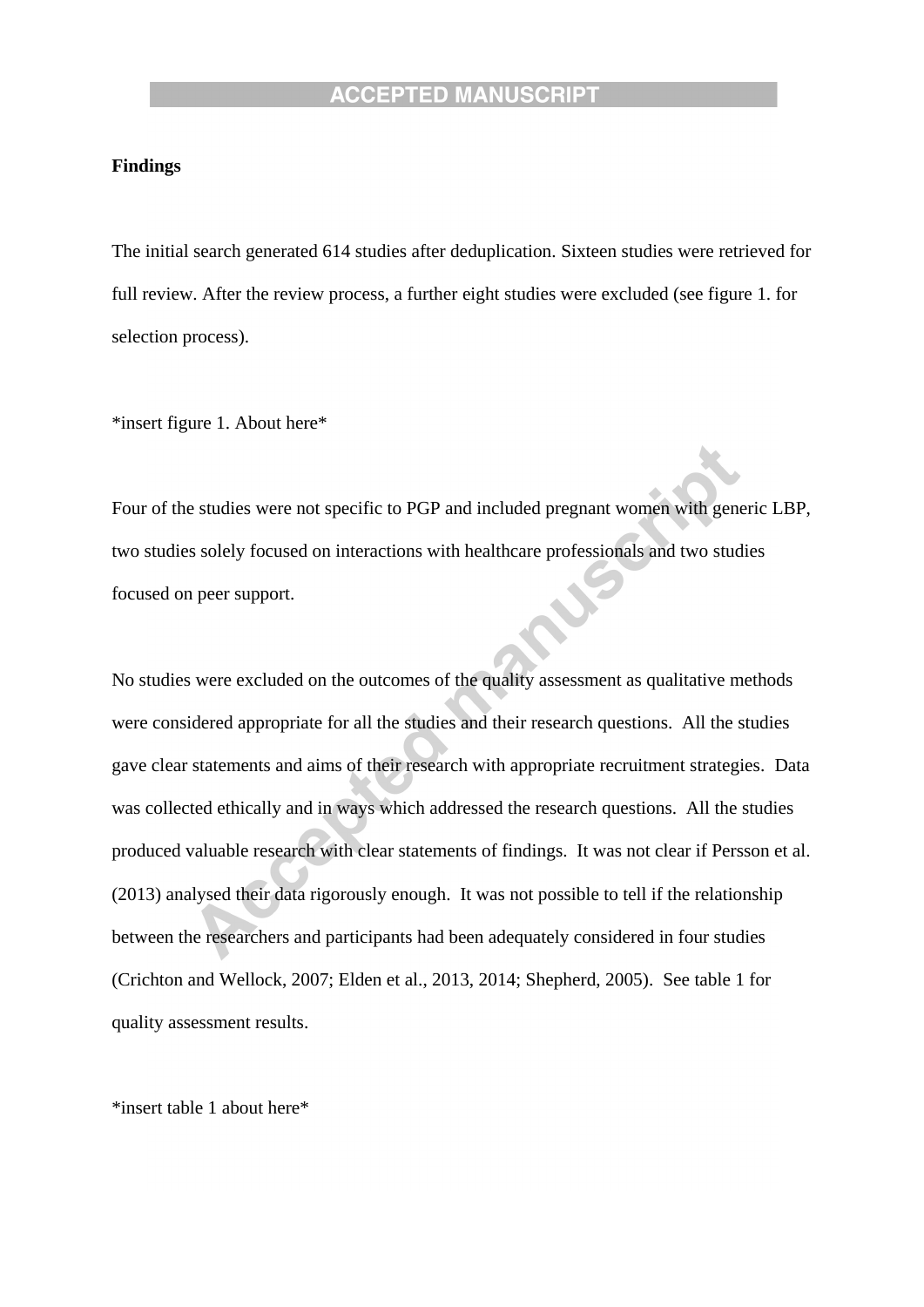#### *Description of the included studies*

Of the eight remaining studies, there were 92 participants in total. Two of the studies used the same participants (Crichton and Wellock, 2008; Wellock and Crichton, 2007a), but the data was analysed by different authors using different research questions. Participants were recruited from RCT trials of PGP treatments, a longitudinal cohort study or referrals from physiotherapists, midwives and hospital departments. The participants were a mixture of primiparous and multiparous women with one study containing only primiparous women (Wuytack et al., 2015). Overall the age range of the participants was from 18 to 42 years. Five studies included women with a wide age range, two studies did not report on the women's ages (Engeset et al., 2014; Shepherd, 2005) and one study had a narrow age band of 27 to 33 years (Persson et al., 2013). The educational and occupational backgrounds were only reported in half of the studies. No studies reported ethnicity details, however two stated there was a wide range of ethnic backgrounds among the participants (Shepherd, 2005; Wellock and Crichton, 2007a). Wuytack et al. (2015) did report the country of birth for each participant. Four studies reported that all participants lived with partners, the remaining did not discuss partner status. There were three English studies, three Swedish studies, one Norwegian and one Irish study. The studies were analysed using grounded theory, thematic analysis, qualitative content analysis, descriptive phenomenology and interpretive phenomenology. These descriptions are summarised in table 2 along with three sub-groups which were identified within the included studies. The experience of PGP during pregnancy or after the birth; data analysis method; and country of the study location.

\*insert table 2 about here\*

#### *Meta-synthesis*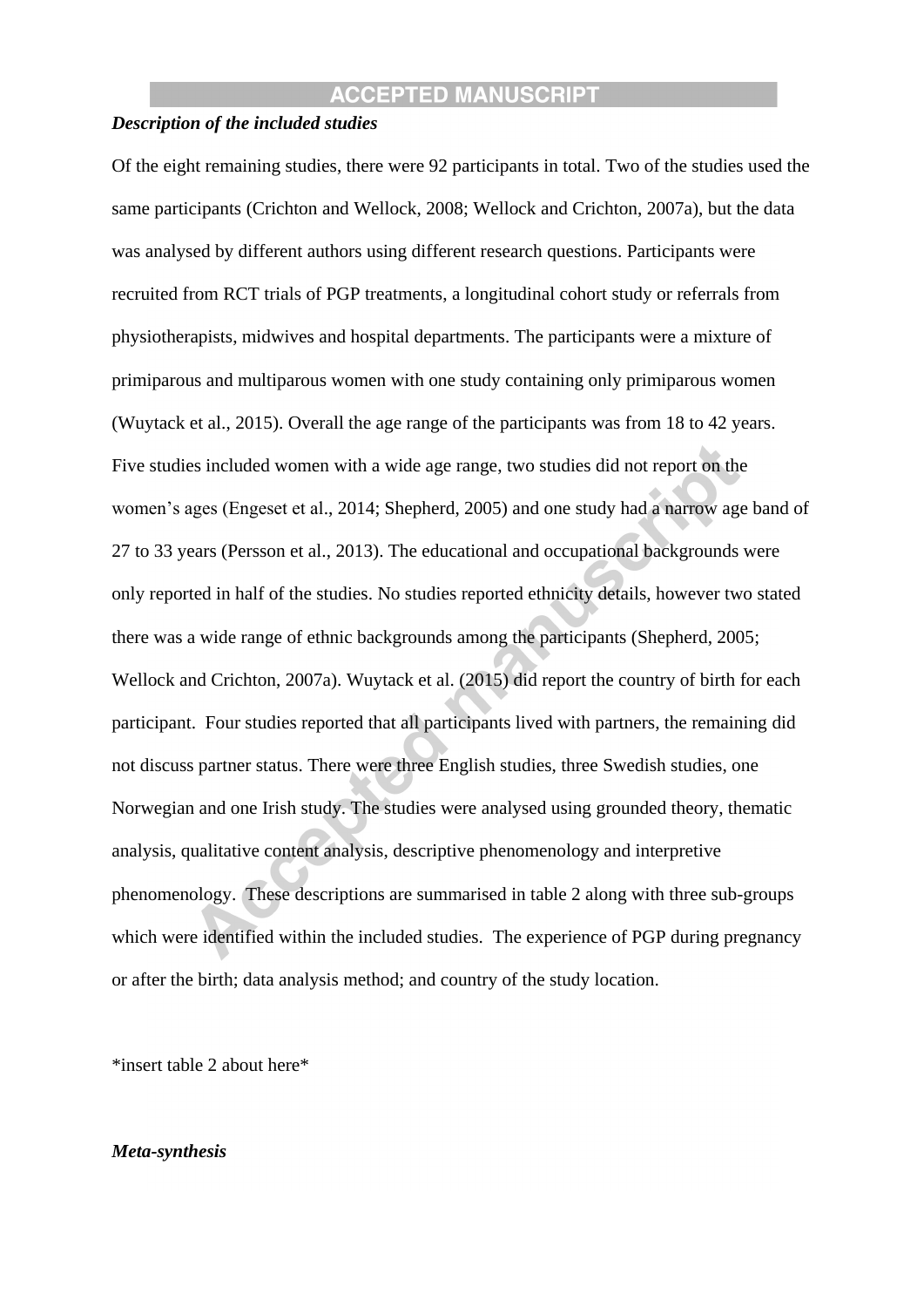Meta-synthesis uncovered five common themes among the pooled data set: The effect of PGP on daily life; the effect of PGP on identity; the effect of PGP on the mothering role; emotional and psychological effects of PGP; and coping with pain.

#### *The effect of PGP on daily life*

All the studies explored how PGP affected the women's daily lives. During pregnancy, women struggled to carry out general everyday tasks within the home including housework, cleaning and childcare. Findings were similar regardless of the country of study. Women were highly dependent on partners, family members and friends for help. Two studies reported how this extended to the women's personal hygiene (Shepherd, 2005; Crichton and Wellock, 2008). For example, one woman was unable to climb the stairs for clean clothes and another struggled to reach the toilet on time (Crichton and Wellock, 2008). After the birth, women reported struggling with housework. Some women felt their only option was to struggle on with as much pain as they could bear especially if there was no one around to help (Wuytack et al. 2015). Six studies reported how PGP affected the women's life in the workplace. During pregnancy, women found it difficult to maintain their usual standard of work as they felt exhausted from the pain. Some women had to make adjustments to their work and/or reduced their hours. Others had no other choice but to go on sick leave (Crichton and Wellock, 2008; Shepherd, 2005) which they found hard to adjust to (Persson et al., 2013) and this created an extra financial pressure for the women. In the workplace some women found co-workers sympathetic to their suffering, however others felt under pressure to prove they were not lazy (Elden et al., 2013, 2014). Post pregnancy, women were concerned about how they would manage when they returned to work (Wuytack et al., 2015) and others found that employers did not understand their pain (Engeset et al., 2014). Regardless of country of study, all women were dependent on others and they found this very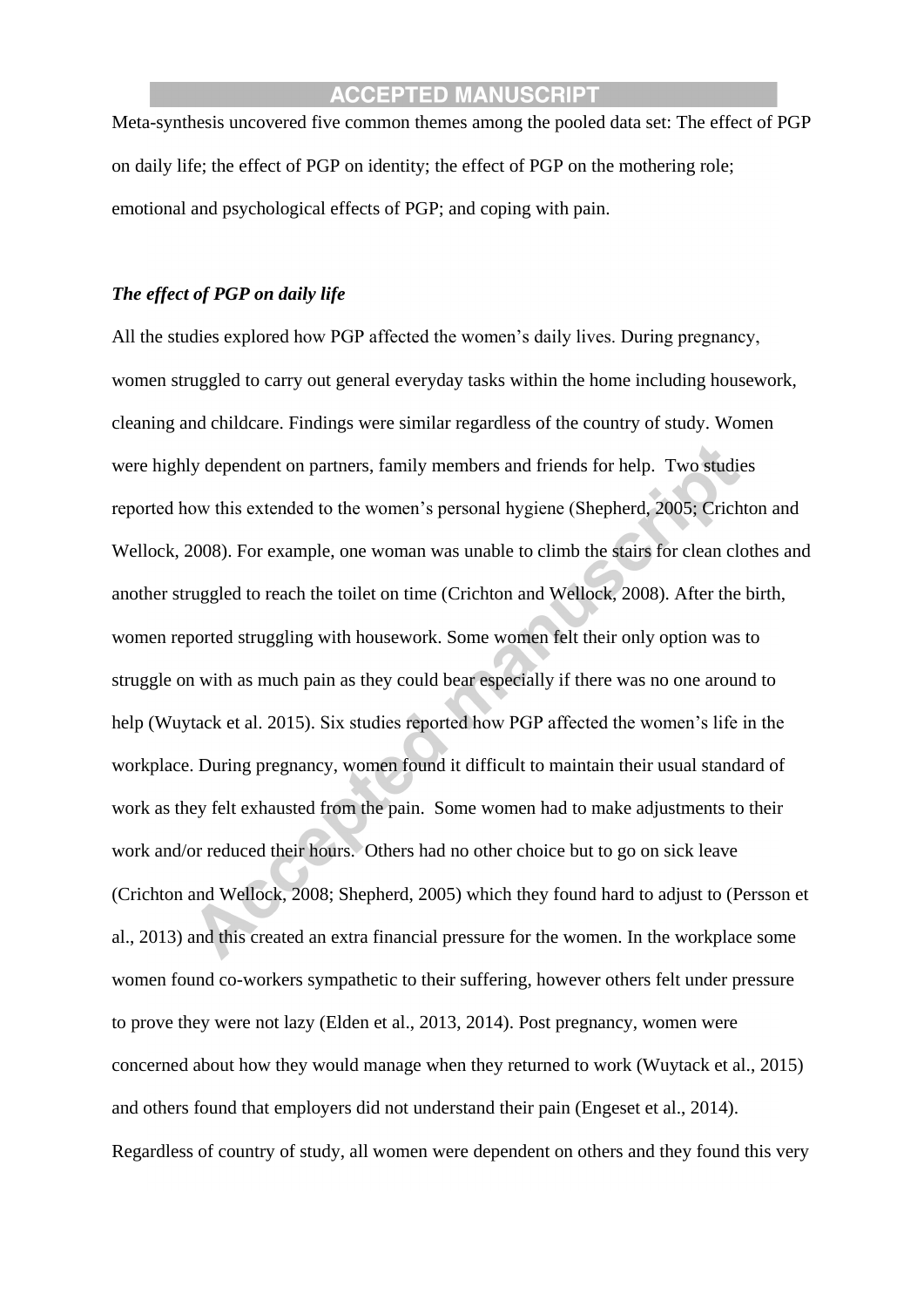frustrating. In the workplace, the studies from Scandinavia reported more negative experiences and concerns about PGP being accepted as legitimate reason for taking sick leave (Elden et al., 2013, 2014; Engeset et al., 2014). However, two of the English studies reported that taking sick leave for PGP created financial pressure due to loss of income (Crichton and Wellock, 2008; Shepherd, 2005).

#### *The effect of PGP on identity*

Changes in the women's lives often impacted on their identity and self-image. During pregnancy, three studies discussed how PGP had an impact on the women's identities. The effects on professional identity were similar in both Sweden and England where the studies took place. Only one study discussed identity as a disabled person (Crichton and Wellock, 2008). Where work played a significant role in a woman's life, they felt a loss of professional identity from taking sick leave or reducing their hours (Elden et al., 2013; Persson et al., 2013). They often felt bored at home and missed the social interactions in the work place. Some women were upset that they could no longer contribute to the household income and missed carrying out their professional work (Crichton and Wellock, 2008). The effect of PGP also affected the women's identity as a mother and a wife or partner as they could no long carry out their usual household roles (Elden et al., 2013), instead they now identified themselves as disabled people (Crichton and Wellock, 2008).

### *The effects of PGP on the mothering role*

Although the effect of PGP on the identity as a mother was only explicitly identified in two studies (Crichton and Wellock, 2008; Elden et al., 2013), all the studies discussed how the women struggled to carry out their mothering roles in the way they wanted to. During pregnancy, women who already had children felt guilty for being unable to interact with their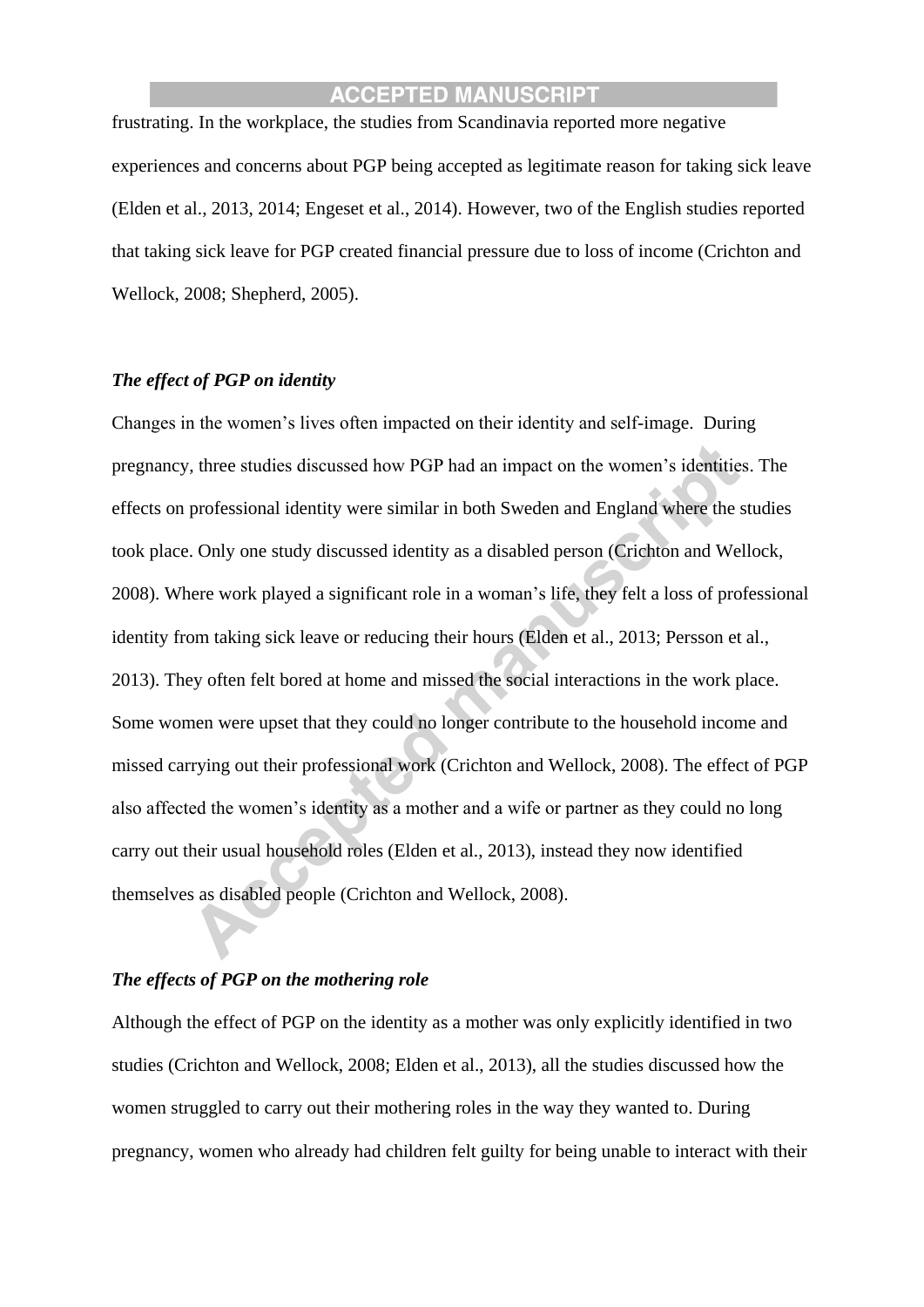children (Elden et al., 2013; Shepherd, 2005) and be a "proper mother" (Crichton and Wellock, 2008; Persson et al., 2013). Young children struggled to understand why their mothers could not play with them which affected the mother - child relationship (Elden et al., 2013, 2014; Wellock and Crichton, 2007a). PGP made it difficult for the mothers to supervise young children in the process of toilet training and they felt as if all their progress was being undone (Crichton and Wellock, 2008). Safety was another concern as the women worried about not being able to catch or lift run-away toddlers (Persson et al., 2013), or having an accident on the stairs (Shepherd, 2005). Safety was also an issue for women after pregnancy as they worried about dropping their babies due to pain (Wuytack et al., 2015). Some women struggled to lift their babies just after the birth (Crichton and Wellock, 2008). Women found it difficult to play with their babies (Wuytack et al., 2015) and these reduced interactions led to concerns about mother-child bonding (Engeset et al., 2014). The lack of bonding and being able to be a "proper mother" affected many of the women's mental states both during and after pregnancy.

### *The emotional and psychological effects of PGP*

All the studies demonstrated that the cumulative result of pain, disability and the changing roles and identity of the women led to many negative emotional and psychological effects. During pregnancy women experienced a lot of frustration and embarrassment for having to rely on others for help when they were used to being independent, able-bodied women (Elden et al., 2013; Crichton and Wellock, 2008). This was in both personal and professional roles (Persson et al., 2013) and regardless of the country of study. Being unable to do everyday activities they used to take for granted made some women angry and emotional (Elden et al., 2014; Shepherd, 2005). Guilt or disappointment was sometimes felt for not enjoying pregnancy (Elden et al., 2014; Persson et al., 2013). Pain disrupted many of the women's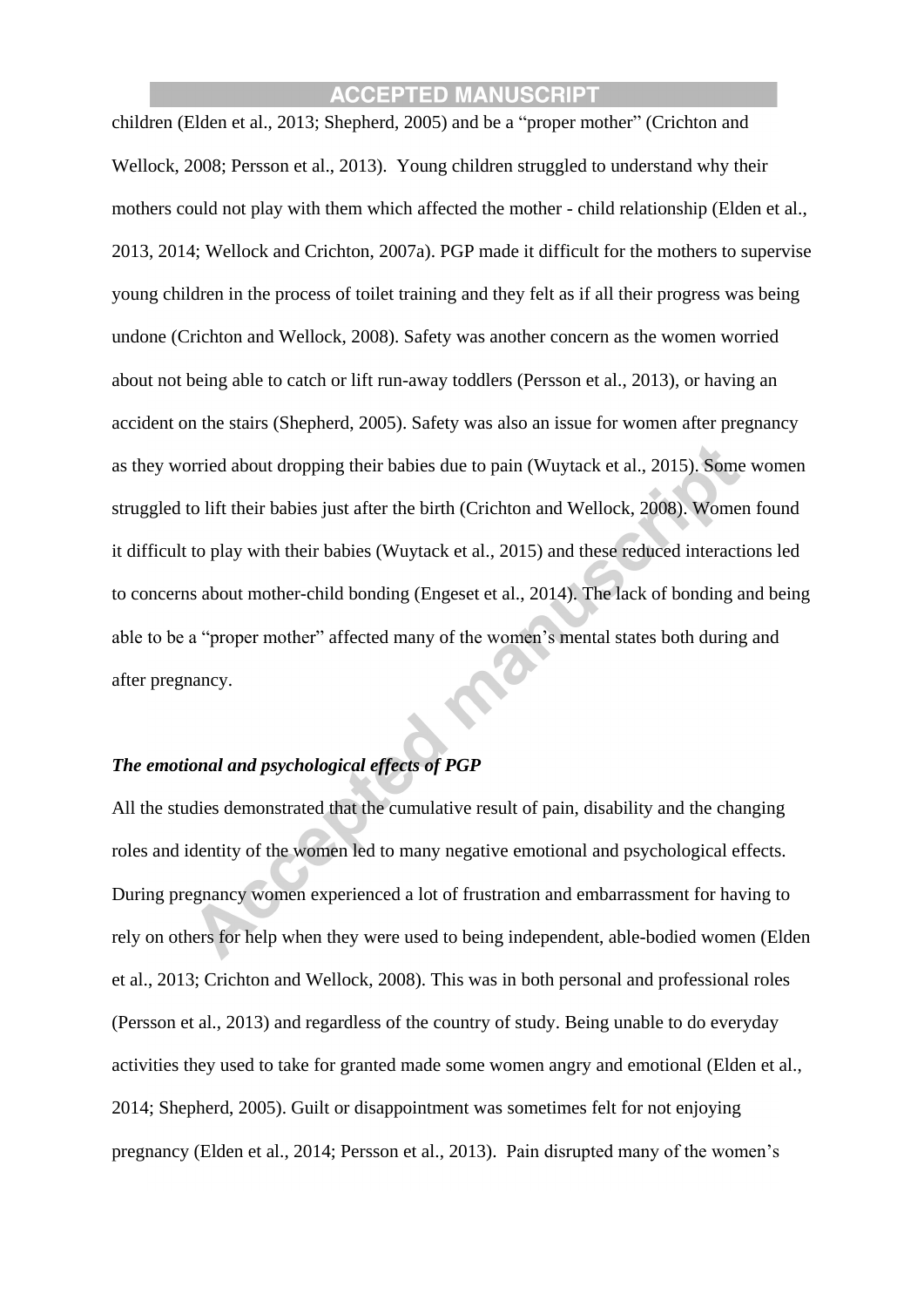sleep making them irritable (Persson et al., 2013) and close to tears (Elden et al., 2014). In a couple of severe cases the women threatened to self-harm resulting in the researchers having to intervene (Wellock and Crichton, 2007a). Several women believed that PGP was the underlying cause of their pre or post-natal depression (Elden et al., 2014; Shepherd, 2005). PGP pain made some women fearful for the birth as they did not think they could cope with two sets of pain (Shepherd, 2005). Post-natal women were surprised to still have the pain as they were told it would go away after the birth (Wuytack et al., 2015). Both Engeset et al., (2014) and Wuytack et al. (2015) found that the continuous pain often contributed to low moods which only lifted when the women thought the pain could be subsiding. The low moods and lack of interactions with their children due to the pain affected the mother - child relationship making the women feel guilty for not fulfilling their children's needs (Wuytack et al., 2015).

#### *Coping with pain*

Every study discussed the topic of pain and six studies identified pain explicitly as a theme. During pregnancy pain dominated the women's lives (Elden et al., 2014; Wellock and Crichton, 2007a). They felt unprepared for the pain (Persson et al., 2013) and it left them feeling exhausted (Elden et al., 2014; Persson et al., 2013; Shepherd, 2005), powerless and out of control (Crichton and Wellock, 2008; Elden et al., 2013; Wellock and Crichton, 2007a). Coping with the pain was difficult as they had a limited choice of analgesia and the support belts often did not work (Shepherd, 2005; Wellock and Crichton, 2007a). Some women took more than the recommended doses of analgesia in an attempt to reduce the pain (Wellock and Crichton, 2007a). Lifestyle changes were the only way to cope and this meant planning well in advance and relying on others for support (Persson et al., 2013; Shepherd, 2005). Elden et al. (2013) found that the women in their study only kept company of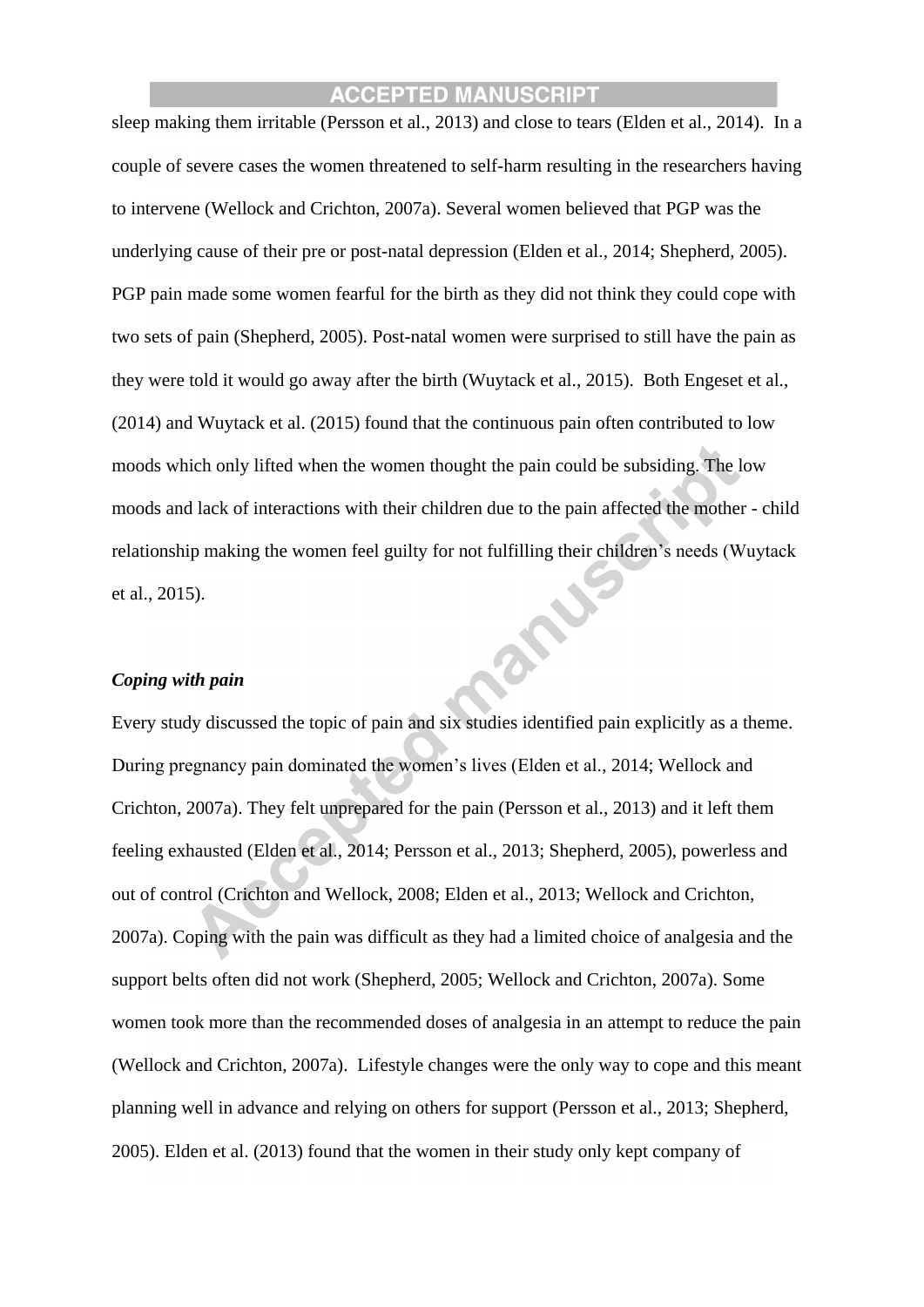supportive friends and discarded those who did not understand. Post-natal women were also exhausted and psychologically stressed from struggling to cope with the pain (Engeset et al., 2014). Wuytack et al., (2015) found that the women felt they had no choice but to put up with the pain. The women in both studies thought it would have been easier to cope if they had been given more information after the birth. Other coping strategies were planning well in advance, like the women during pregnancy, and relying on others for help where possible. If the pain was severe, they avoided leaving the house (Wuytack et al., 2015).

#### **Discussion**

All eight studies included in this review identified that the pain from PGP had a major impact on all of the women's lives and their families. Everyday life both at home and at work was affected. The women could not carry out their normal domestic roles and were dependent on others. It was particularly hard on those with young children as the children did not understand their mother's pain. In addition, some women continued to suffer after delivery of their baby, even though they were told PGP would resolve itself after the birth. In the workplace, women had to adapt and rely on the support of colleagues, if this was not possible they had no choice but to go on sick leave. Overall, the emotional and psychological impact on all of the women was great as previously they were able bodied independent women who felt frustrated at their lack of mobility and felt guilty they could not carry out their normal life roles.

The effect of pain on daily life and becoming dependent on others can be seen in other pain studies. Richardson, Nio Ong and Sim (2007) found that chronic pain sufferers relied on family members for practical support. Similar findings were identified in those with chronic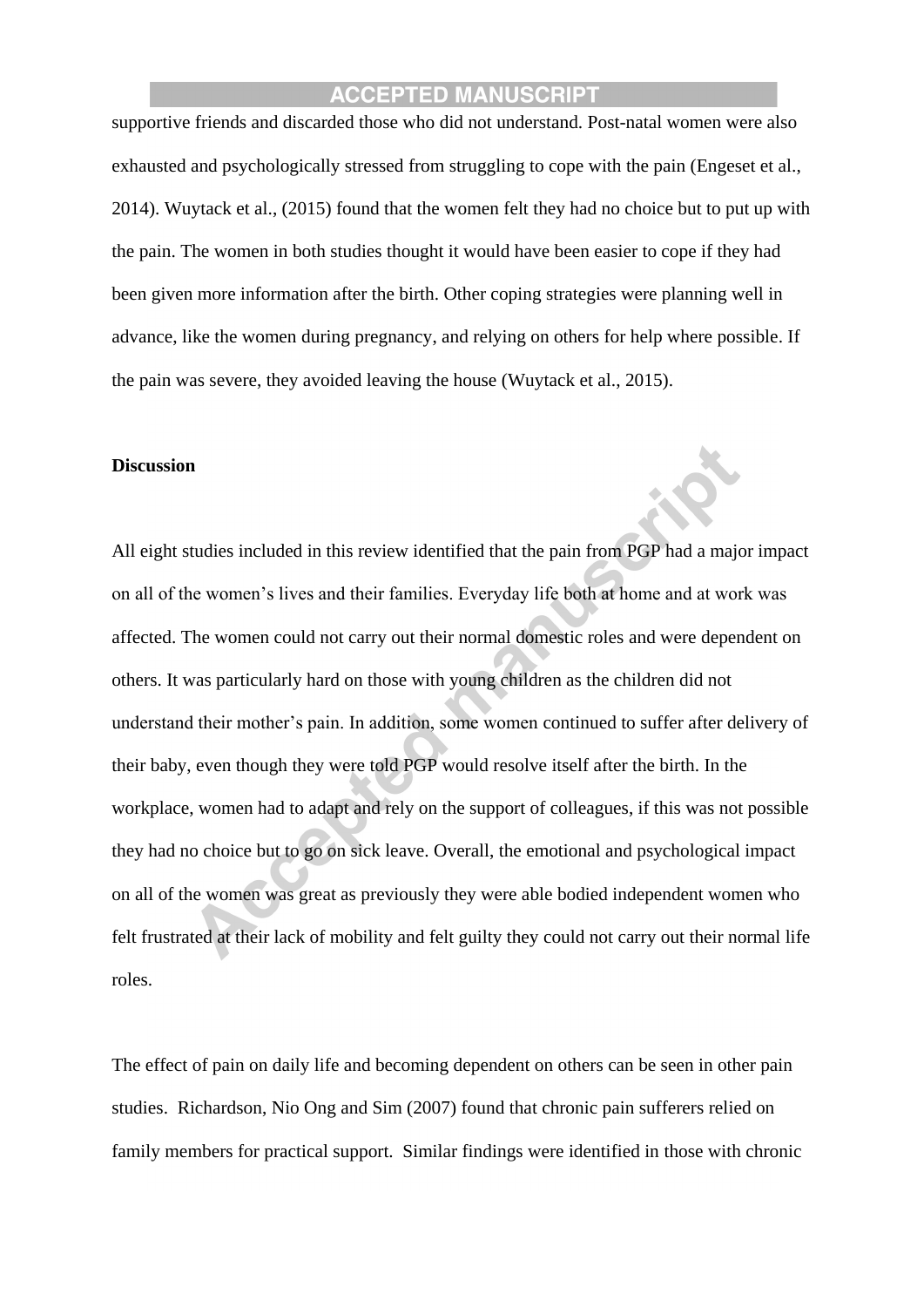back pain (Strunin and Boden, 2004). Three studies showed the impact of pain on identity. A review of qualitative studies by Osborn and Rodham (2010) identified that pain affected people's sense of self and identity and they felt detached from the person they had become.

All the studies showed how PGP impacted on the women's mothering roles and the guilt they felt for being unable to fulfil their childcare duties. When the mothering role is affected by disability it can lead to feelings of guilt and frustration in the mother (Farber, 2000; Shpigelman, 2015). Disabled women can feel judged for becoming a mother because they are considered to be unable to care for their children properly (Grue and Laerum, 2002; Prilleltensky, 2003).

All the studies identified that the pain from PGP led to negative emotional and psychological effects such as low mood. Fears were greater around the birth due to extra pain from PGP (Elden et al. 2014; Shepherd, 2005; Crichton & Wellock, 2008). Close et al. (2016) identified similar findings in a qualitative study on LBP in pregnant women and Gukte et al. (2007) found that women with LBP in pregnancy were at a greater risk of postpartum depression. Some women tried to cope by using analgesics and a few took more than recommended creating a risk to the unborn child. Similar findings have been found in Sinclair et al.'s (2014) study of women with LBP in pregnancy.

No studies were excluded after the quality assessment as there is still debate as to whether this is appropriate for qualitative studies and there are no clear rules for eliminating studies in qualitative systematic reviews (Dixon-Woods et al., 2006). In addition, assessing reliability, validity and generalisability of studies is based on quantitative research methods and they do not always work well with qualitative studies (Silverman, 2011). Alternatively it has been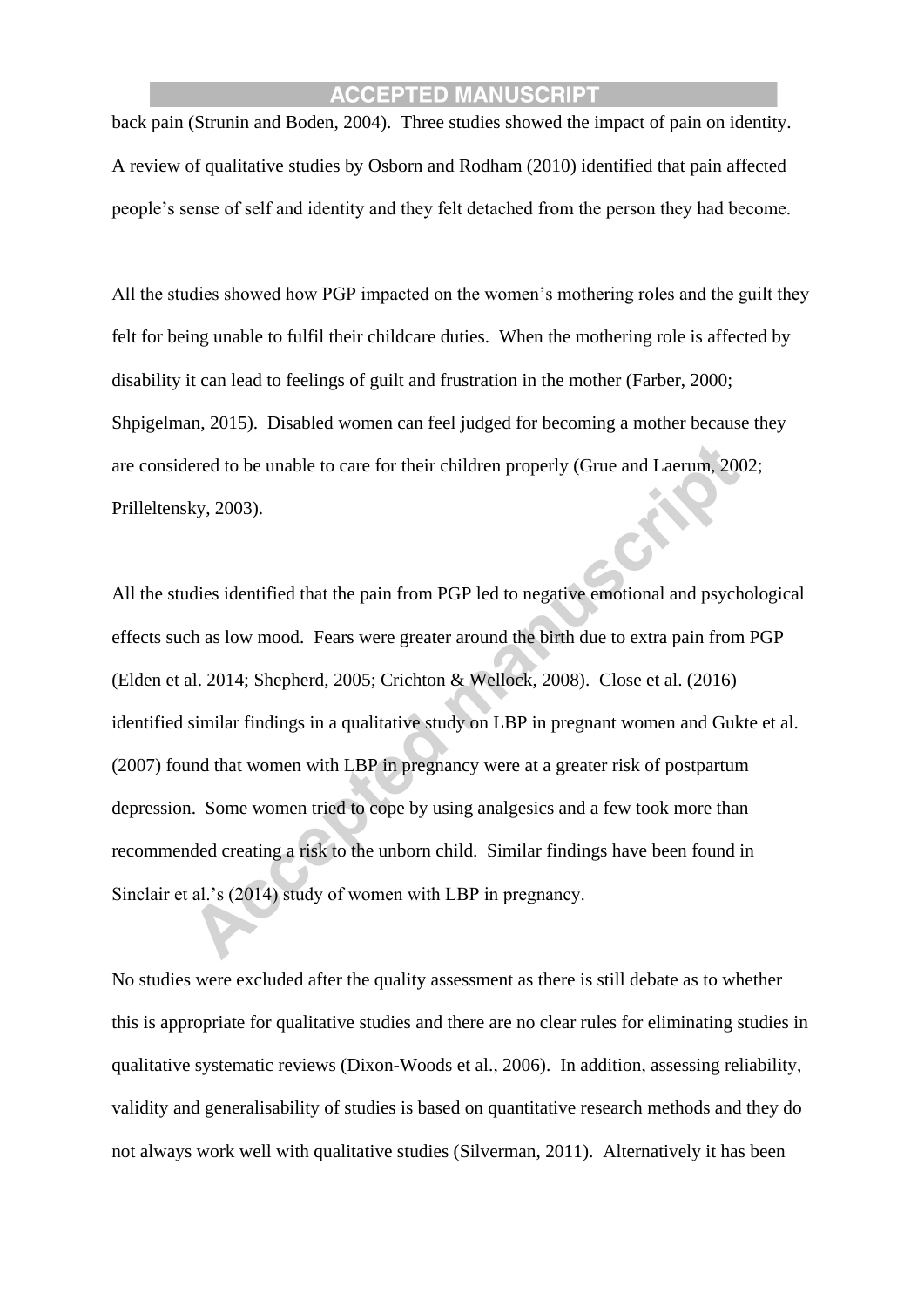suggested that identifying the qualities of sensitivity to context; commitment and rigour; transparency and coherence; impact and importance are more relevant (Yardley, 2000).

All the studies carried out purposeful sampling to confirm that all targeted participants were clinically diagnosed with PGP. Six studies carried out further testing for PGP if there was any doubt about the diagnosis. Ethical approval was obtained for each study. All the studies demonstrated some level of impact and importance as each study demonstrated that PGP and the pain it causes has a physical and emotional impact on the women's lives.

Each study collected data using open-ended, in-depth interviews which were appropriate for the four different qualitative analytical approaches (grounded theory, thematic analysis, phenomenology and content analysis) used in the studies and demonstrated coherence in study design. Sensitivity to social context was taken into account in all the studies as the interview locations were considered important by the authors. This could affect the answers given by the participants. The heterogeneity of the participants in each study varied in terms of age range, socio-economic background, educational level and ethnicity. The number of participants in each study ranged from five (Engeset et al., 2014) to twenty eight (Crichton & Wellock, 2008; Wellock & Crichton, 2007). Engeset et al. (2014) did not state the age range, ethnicity or socio-economic status of the participants. This information would have improved the sensitivity to context in their research. Shepherd (2005) also did not report on the age range though she does state a variety of ethnic backgrounds and that English was not the first language of some women. The participant age range in Persson et al. (2013) was narrow, 27 to 33 years, however they did demonstrate a range of occupational and educational backgrounds. All the studies collected data from both primiparous and multiparous women except for Wuytack et al. (2015) who only include primiparous women.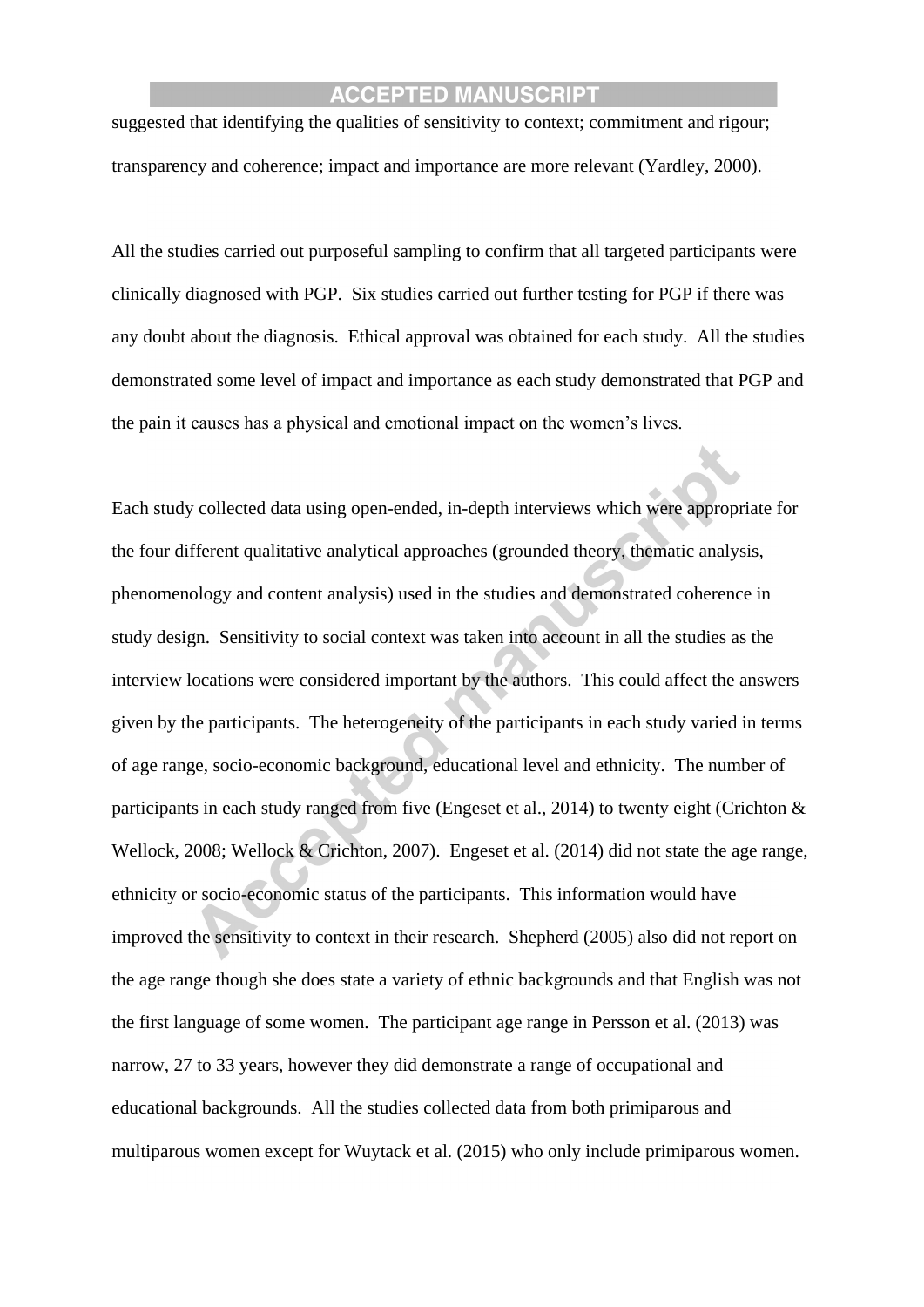In considering the strengths and weaknesses of this review, most of the participants lived with partners so the experience of single mothers is not explicitly reported. Partner status would have affected the level of the women's support. All the studies took place in four Western European countries in which women are able to be independent and are accepted in professional roles. The women also may have had less social support from extended family which is normal in many other countries. Therefore findings are culturally embedded. In addition, it is unusual not to have any US based studies. Qualitative studies naturally have lower numbers of participants than quantitative studies so it cannot be assumed that all women with PGP will experience the findings in this review. However some quantitative studies in this area have found it difficult to recruit large numbers of women with clinically diagnosed PGP (Elden et al., 2016; Gausel et al., 2014). By applying a textual narrative synthesis to the findings of these studies the review has been able to identify similarities and differences within the studies. The textual narrative synthesis revealed that all eight studies identified how the pain of PGP affected all the women's daily lives and had a negative emotional and psychological impact. Using a textual narrative synthesis has also helped to keep the heterogeneity of the studies and showed that some women feel that their identity changes particularly in terms of professional identity and identity as a "proper mother". Other meta-synthesis approaches such as thematic synthesis (Thomas and Harden, 2008) and metaethnography (Noblit and Hare, 1988) would lose heterogeneity through the generation of new theory. However it would be interesting to carry out a comparison with one of these methods.

In conclusion, this review has systematically explored the experiences of women affected by pregnancy related pelvic girdle pain. The studies in this review provided detailed information about the women's experiences of daily life with PGP and how this affected them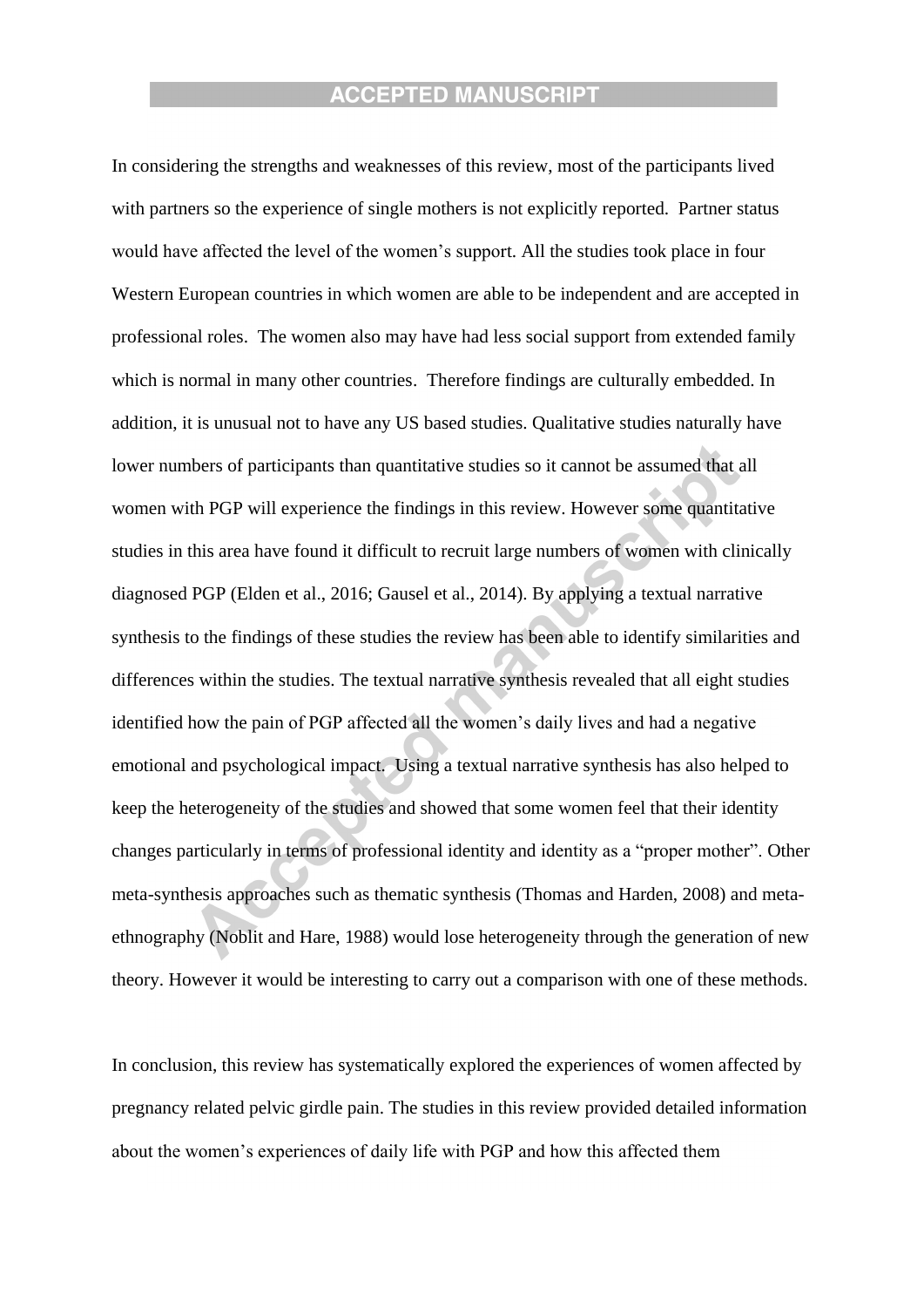emotionally and psychologically. All the studies demonstrated how PGP affected their mothering role, the negative emotional and psychological effect of PGP and how the women coped with the pain of PGP.

This meta-synthesis puts a spotlight on the reasons why PGP should be recognised as a serious health issue. Health professionals working with pregnant and postnatal women need to be aware of the anger, frustration and negative emotions women suffering with PGP may have. In addition, the women are likely to be tired and irritable as a result of the pain. These women may be unhappy identifying as a disabled person and may become socially isolated. Financial pressure due to being unable to work may add to their emotional distress. If the women have young children it is important to be aware of safety issues they face with carrying babies and controlling toddlers. Young children will not understand their mother's pain and reduced interaction may have a negative effect on the children.

The women may not have others to rely on for help and therefore feel that they have to put up with as much pain as they can bear to carry out essential tasks. Coping with this pain could put the women at risk of abusing analgesics which can be dangerous especially in pregnancy. It is therefore important that health professionals approach this condition sensitively and refer to appropriate treatment as soon as PGP is suspected.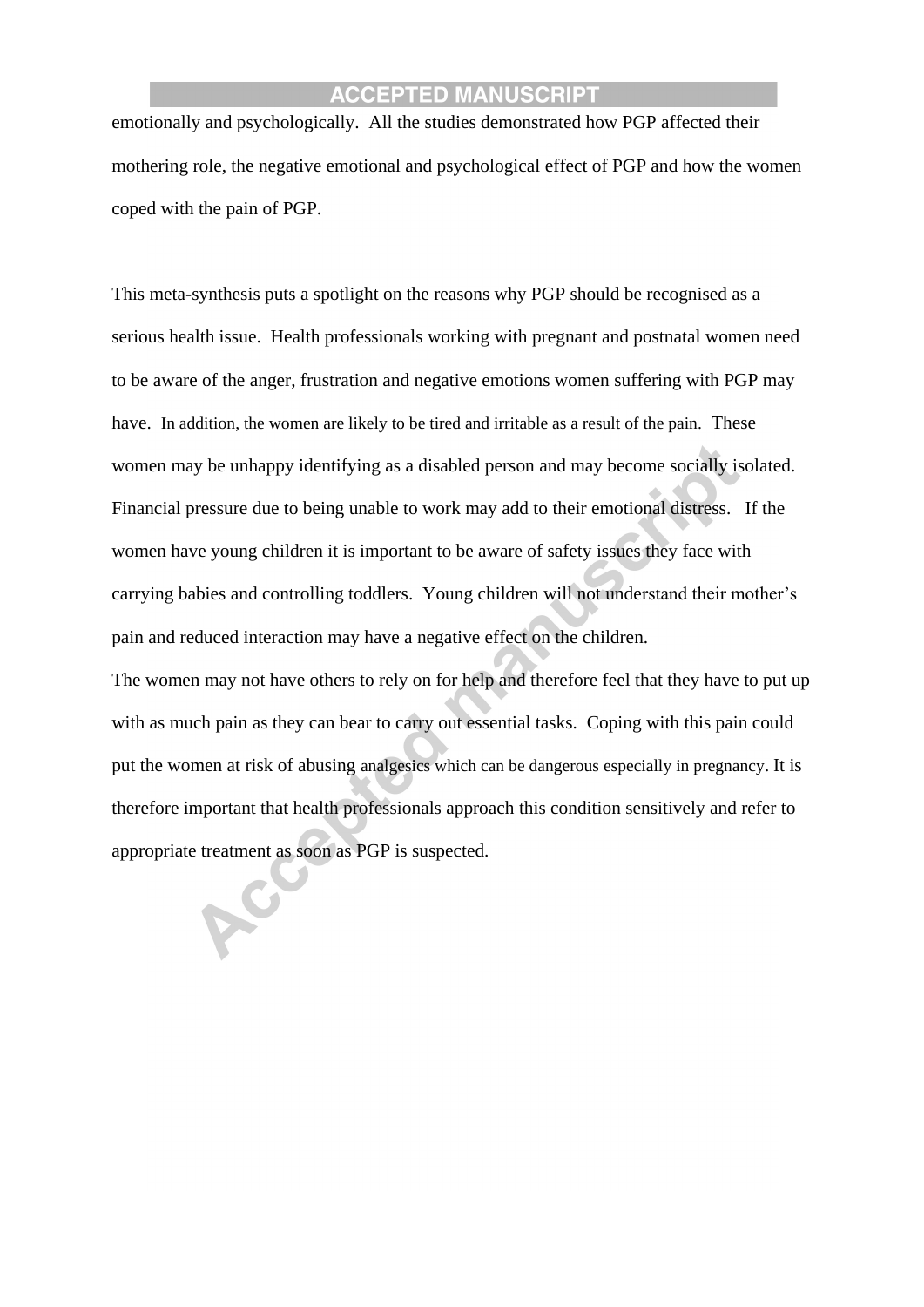#### **References**

#### *References included in this review*

- Crichton, M.A., Wellock, V.K., 2008. Pain, disability and symphysis pubis dysfunction: women talking. Evidence-Based Midwifery 6, 9–18. https://www.rcm.org.uk/learning-andcareer/learning-and-research/ebm-articles/pain-disability-and-symphysis-pubis
- Elden, H., Lundgren, I., Robertson, E., 2013. Life's pregnant pause of pain: pregnant women's experiences of pelvic girdle pain related to daily life: a Swedish interview study. Sexual & Reproductive Healthcare 4, 29–34. http://dx.doi.org/10.1016/j.srhc.2012.11.003
- Elden, H., Lundgren, I., Robertson, E., 2014. The pelvic ring of pain: Pregnant women's experiences of severe pelvic girdle pain: An interview study. Clinical Nursing Studies 2, 30– 39. http://dx.doi.org/10.5430/cns.v2n2p30
- Engeset, J., Stuge, B., Fegran, L., 2014. Pelvic girdle pain affects the whole life—a qualitative interview study in Norway on women's experiences with pelvic girdle pain after delivery. BMC research notes 7, 1. http://dx.doi.org/10.1186/1756-0500-7-686
- Persson, M., Winkvist, A., Dahlgren, L., Mogren, I., 2013. "Struggling with daily life and enduring pain": a qualitative study of the experiences of pregnant women living with pelvic girdle pain. BMC Pregnancy Childbirth 13, 111. http://dx.doi.org/10.1186/1471-2393-13-111
- Shepherd, J., 2005. Symphysis pubis dysfunction: a hidden cause of morbidity. British Journal of Midwifery 13, 301–307. http://dx.doi.org/10.12968/bjom.2005.13.5.18092
- Wellock, V.K., Crichton, M.A., 2007a. Understanding pregnant women's experiences of symphysis pubis dysfunction: the effect of pain. Evidence-Based Midwifery 5, 40–47. https://www.rcm.org.uk/learning-and-career/learning-and-research/ebmarticles/understanding-pregnant-women%E2%80%99s-experiences-of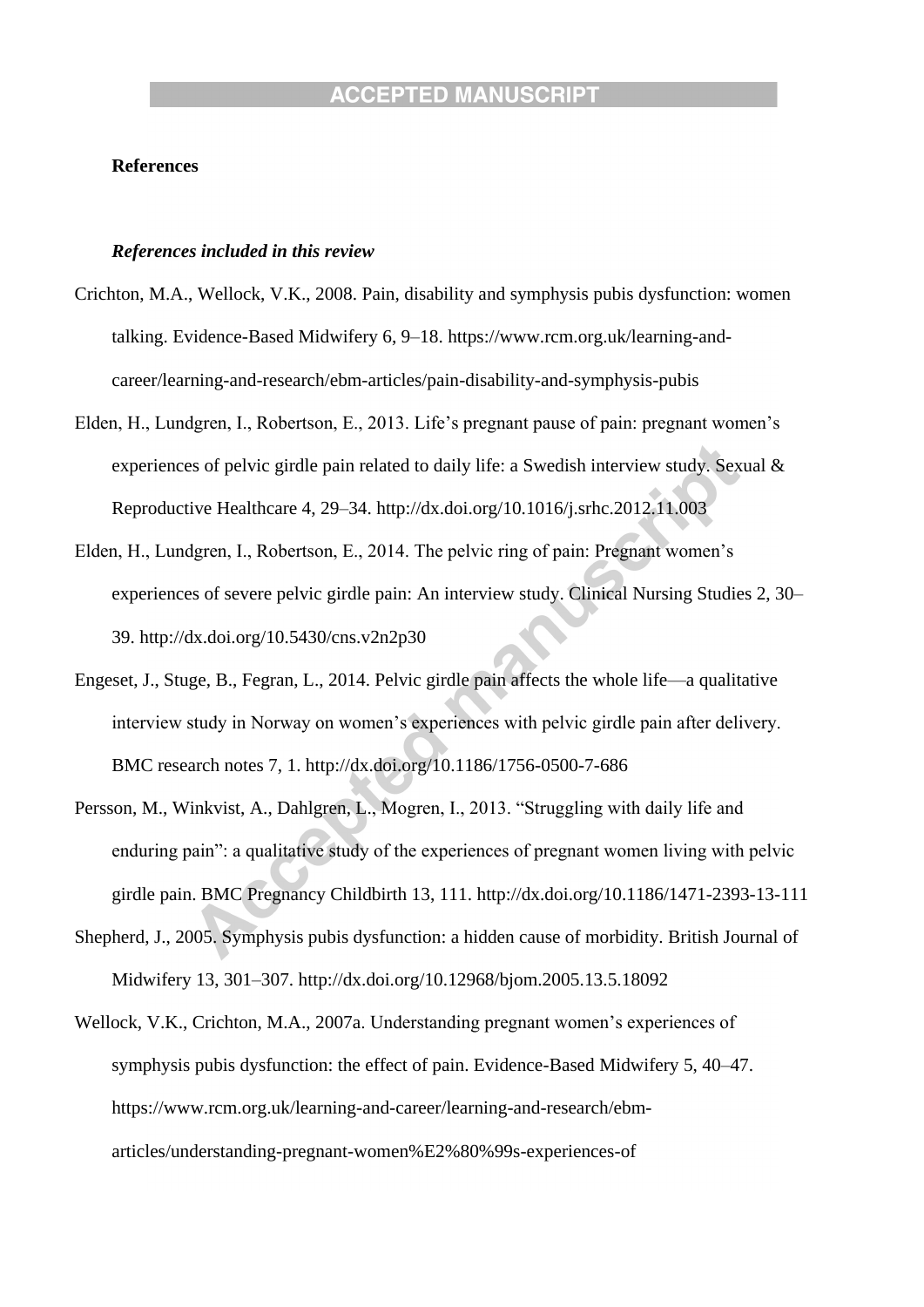Wuytack, F., Curtis, E., Begley, C., 2015. Experiences of First-Time Mothers With Persistent Pelvic Girdle Pain After Childbirth: Descriptive Qualitative Study. Physical Therapy 95, 1354–1364. http://dx.doi.org/10.2522/ptj.20150088

#### *Additional References*

- Albert, H.B., Godskesen, M., Korsholm, L., Westergaard, J.G., 2006. Risk factors in developing pregnancy-related pelvic girdle pain. Acta Obstetricia Et Gynecologica Scandinavica 85, 539–544. http://dx.doi.org/10.1080/00016340600578415
- Aldabe, D., Ribeiro, D.C., Milosavljevic, S., Dawn Bussey, M., 2012a. Pregnancy-related pelvic girdle pain and its relationship with relaxin levels during pregnancy: a systematic review. European Spine Journal 21, 1769–1776. http://dx.doi.org/10.1007/s00586-012-2162-x
- Aldabe, D., Milosavljevic, S., Bussey, M.D., 2012b. Is pregnancy related pelvic girdle pain associated with altered kinematic, kinetic and motor control of the pelvis? A systematic review. European Spine Journal 21, 1777–1787. http://dx.doi.org/10.1007/s00586-012-2401- 1
- Boissonnault, J.S., Klestinski, J.U., Pearcy, K., 2012. The role of exercise in the management of pelvic girdle and low back pain in pregnancy: A systematic review of the literature. Journal of Women's Health Physical Therapy 36, 69–77.

http://dx.doi.org/10.1097/JWH.0b013e318260da74

- Candelier, C., Bird, A., Woodcock, D., 2011. An audit into the management of women with pregnancy-related pelvic girdle pain. Journal of the Association of Chartered Physiotherapists in Womens Health 108, 18. http://www.csp.org.uk/sites/files/csp/secure/candalierc.pdf
- Close, C., Sinclair, M., Liddle, S.D., Madden, E., McCullough, J.E., Hughes, C., 2014. A systematic review investigating the effectiveness of Complementary and Alternative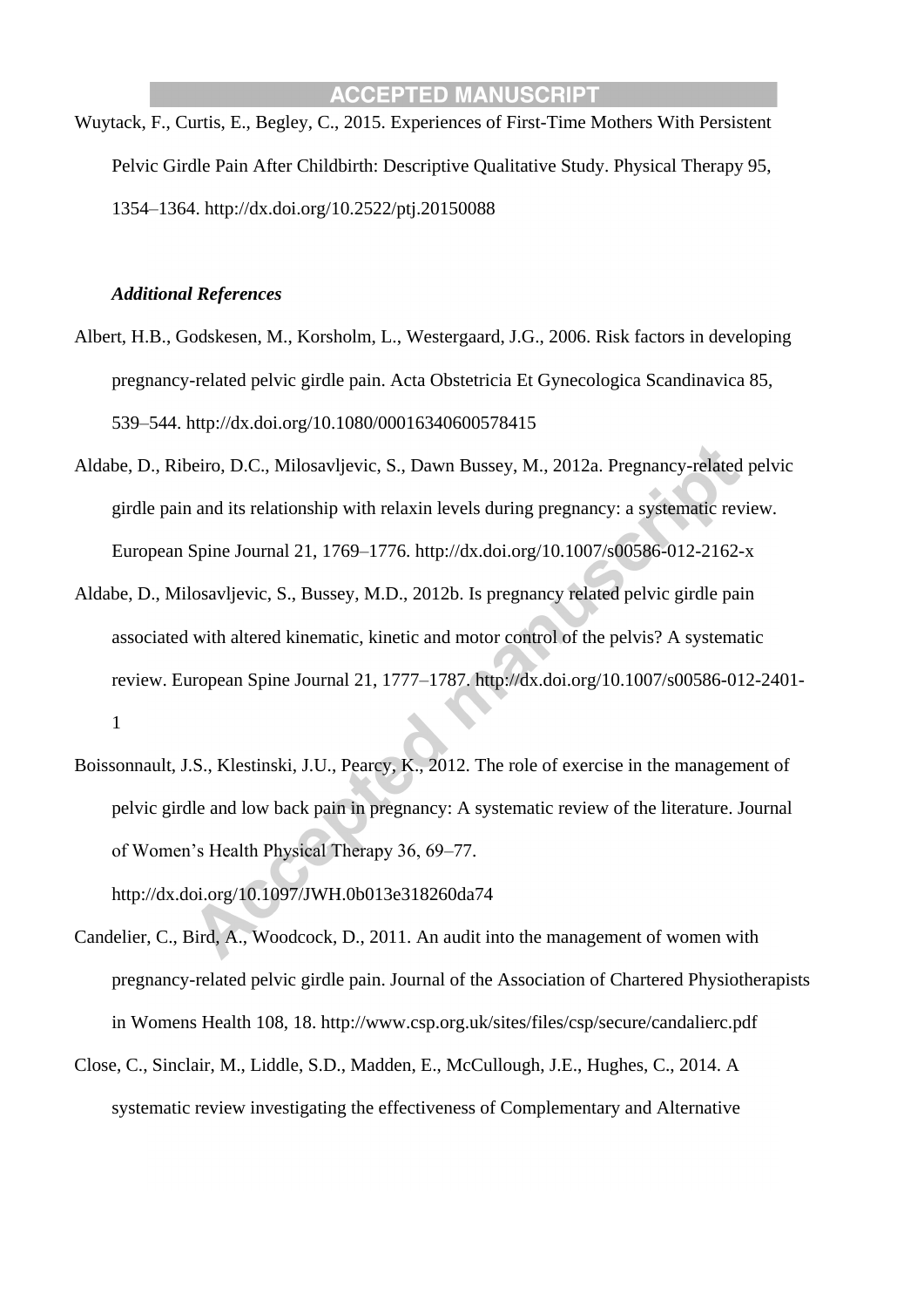Medicine (CAM) for the management of low back and/or pelvic pain (LBPP) in pregnancy. Journal of advanced nursing 70, 1702–1716. http://dx.doi.org/10.1111/jan.12360

- Close, C., Sinclair, M., Liddle, D., Mc Cullough, J., Hughes, C., 2016. Women's experience of low back and/or pelvic pain (LBPP) during pregnancy. Midwifery 37, 1–8. http://dx.doi.org/10.1016/j.midw.2016.03.013
- Critical Appraisal Skills Programme (CASP). (2013). *Qualitative Research Checklist*. Oxford: CASP. Retrieved from http://www.casp-uk.net/checklists
- Damen, L., Buyruk, H. M., Güler-Uysal, F., Lotgering, F. K., Snijders, C. J., & Stam, H. J. (2001). Pelvic pain during pregnancy is associated with asymmetric laxity of the sacroiliac joints. *Acta Obstetricia et Gynecologica Scandinavica*, *80*(11), 1019–1024. https://dx.doi.org/10.1034/j.1600-0412.2001.801109.x
- Dixon-Woods, M., Bonas, S., Booth, A., Jones, D.R., Miller, T., Sutton, A.J., Shaw, R.L., Smith, J.A., Young, B., 2006. How can systematic reviews incorporate qualitative research? A critical perspective. Qualitative Research 6, 27–44. http://dx.doi.org/10.1177/1468794106058867
- Ee, C.C., Manheimer, E., Pirotta, M.V., White, A.R., 2008. Acupuncture for pelvic and back pain in pregnancy: a systematic review. American journal of obstetrics and gynecology 198, 254– 259. http://dx.doi.org/10.1016/j.ajog.2007.11.008
- Elden, H., Gutke, A., Kjellby-Wendt, G., Fagevik-Olsen, M., Ostgaard, H.-C., 2016. Predictors and consequences of long-term pregnancy-related pelvic girdle pain: a longitudinal follow-up study. BMC Musculoskeletal Disorders 17, 276. http://dx.doi.org/10.1186/s12891-016-1154- 0
- Farber, R.S., 2000. Mothers with disabilities: In their own voice. American Journal of Occupational Therapy 54, 260–268. http://dx.doi.org/10.5014/ajot.54.3.260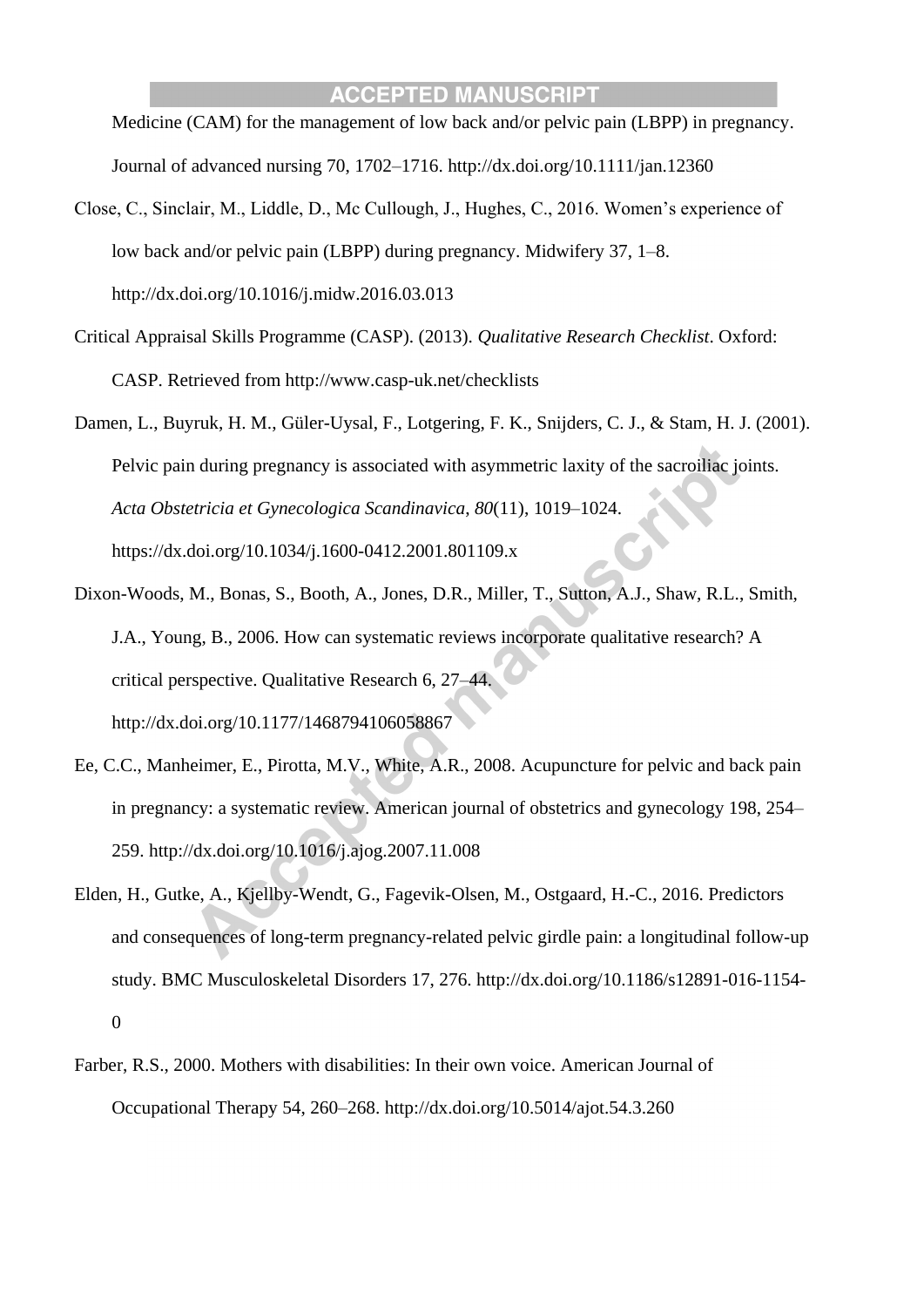- Ferreira, C.W.S., Alburquerque-Sendín, F., 2013. Effectiveness of physical therapy for pregnancyrelated low back and/or pelvic pain after delivery: a systematic review. Physiotherapy theory and practice 29, 419–431. http://dx.doi.org/10.3109/09593985.2012.748114
- Fishburn, S., Cooper, T., 2015. Pelvic girdle pain: Are we missing opportunities to make this a problem of the past? British Journal of Midwifery 23, 774–778. http://dx.doi.org/10.12968/bjom.2015.23.11.774
- Gausel, A.M., Kjaermann, I., Malmqvist, S., Dalen, I., Larsen, J.P., Økland, I., 2016. Pelvic girdle pain 3–6 months after delivery in an unselected cohort of Norwegian women. European Spine Journal 25, 1953–1959. http://dx.doi.org/10.1007/s00586-015-3959-1
- Grue, L. and Lærum K. T., 2002. 'Doing Motherhood': Some experiences of mothers with physical disabilities, Disability & Society*,* 17, 671-683.

http://dx.doi.org/10.1080/0968759022000010443

- Gutke, A., Östgaard, H.C., Öberg, B., 2006. Pelvic girdle pain and lumbar pain in pregnancy: a cohort study of the consequences in terms of health and functioning. Spine 31, E149–E155. http://dx.doi.org/10.1097/01.brs.0000201259.63363.e1
- Gutke, A., Josefsson, A., Öberg, B., 2007. Pelvic girdle pain and lumbar pain in relation to postpartum depressive symptoms. Spine 32, 1430–1436. http://dx.doi.org/10.1097/BRS.0b013e318060a673
- Hall, H., Cramer, H., Sundberg, T., Ward, L., Adams, J., Moore, C., Sibbritt, D., Lauche, R., 2016. The effectiveness of complementary manual therapies for pregnancy-related back and pelvic pain: A systematic review with meta-analysis. Medicine 95, e4723.

http://dx.doi.org/10.1097/MD.0000000000004723

Ho, S.S.M., Yu, W.W.M., Lao, T.T., Chow, D.H.K., Chung, J.W.Y., Li, Y., 2009. Effectiveness of maternity support belts in reducing low back pain during pregnancy: A review. Journal of Clinical Nursing 18, 1523–1532. http://dx.doi.org/10.1111/j.1365-2702.2008.02749.x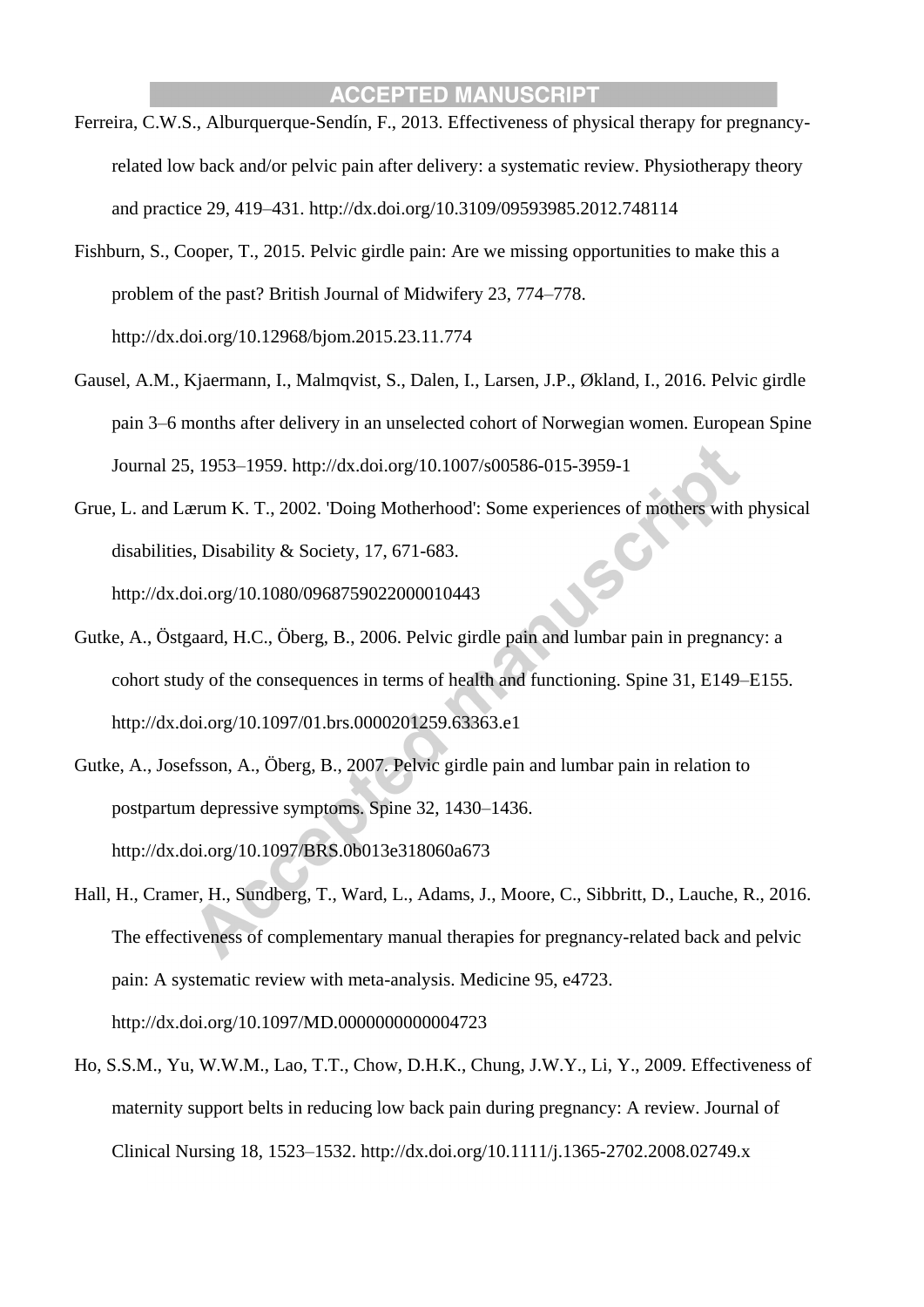- Larsen, E., Wilken-Jensen, C., Hansen, A., Jensen, D., Johansen, S., Minck, H., … Hansen, T. (1999). Symptom-giving pelvic girdle relaxation in pregnancy, I: Prevalence and risk factors. *Acta Obstetricia et Gynecologica Scandinavica*, *78*(2), 105–110. https://dx.doi.org/10.1034/j.1600-0412.1999.780206.x
- Leadbetter, R.E., Mawer, D., Lindow, S.W., 2004. Symphysis pubis dysfunction: a review of the literature. Journal of Maternal-Fetal and Neonatal Medicine 16, 349–354. https://doi.org/10.1080/14767050400018247
- Liddle, S.D., Pennick, V., 2015. Interventions for preventing and treating low-back and pelvic pain during pregnancy. Cochrane Database Syst Rev CD001139. http://dx.doi.org/10.1002/14651858.CD001139.pub4
- Lillios, S., Young, J., 2012. The effects of core and lower extremity strengthening on pregnancyrelated low back and pelvic girdle pain: a systematic review. Journal of Women's Health Physical Therapy 36, 116–124. http://dx.doi.org/10.1097/JWH.0b013e318276fb16
- Lucas, P.J., Baird, J., Arai, L., Law, C., Roberts, H.M., 2007. Worked examples of alternative methods for the synthesis of qualitative and quantitative research in systematic reviews. BMC Medical Research Methodology 7. http://dx.doi.org/10.1186/1471-2288-7-4
- Maclennan, A. H., Green, R. C., Nicolson, R., & Bath, M., 1986. Serum relaxin and pelvic pain of pregnancy. The Lancet, 328, 243-245. http://dx.doi.org/10.1016/S0140-6736(86)92069-6
- Malmqvist, S., Kjaermann, I., Andersen, K., ?kland, I., Larsen, J.P., Br?nnick, K., 2015. The association between pelvic girdle pain and sick leave during pregnancy; a retrospective study of a Norwegian population. BMC Pregnancy and Childbirth 15, 237.

http://dx.doi.org/10.1186/s12884-015-0667-0

Mogren, I., 2006. Perceived health, sick leave, psychosocial situation, and sexual life in women with low-back pain and pelvic pain during pregnancy. Acta Obstetricia et Gynecologica Scandinavica 85, 647–656. http://dx.doi.org/10.1080/00016340600607297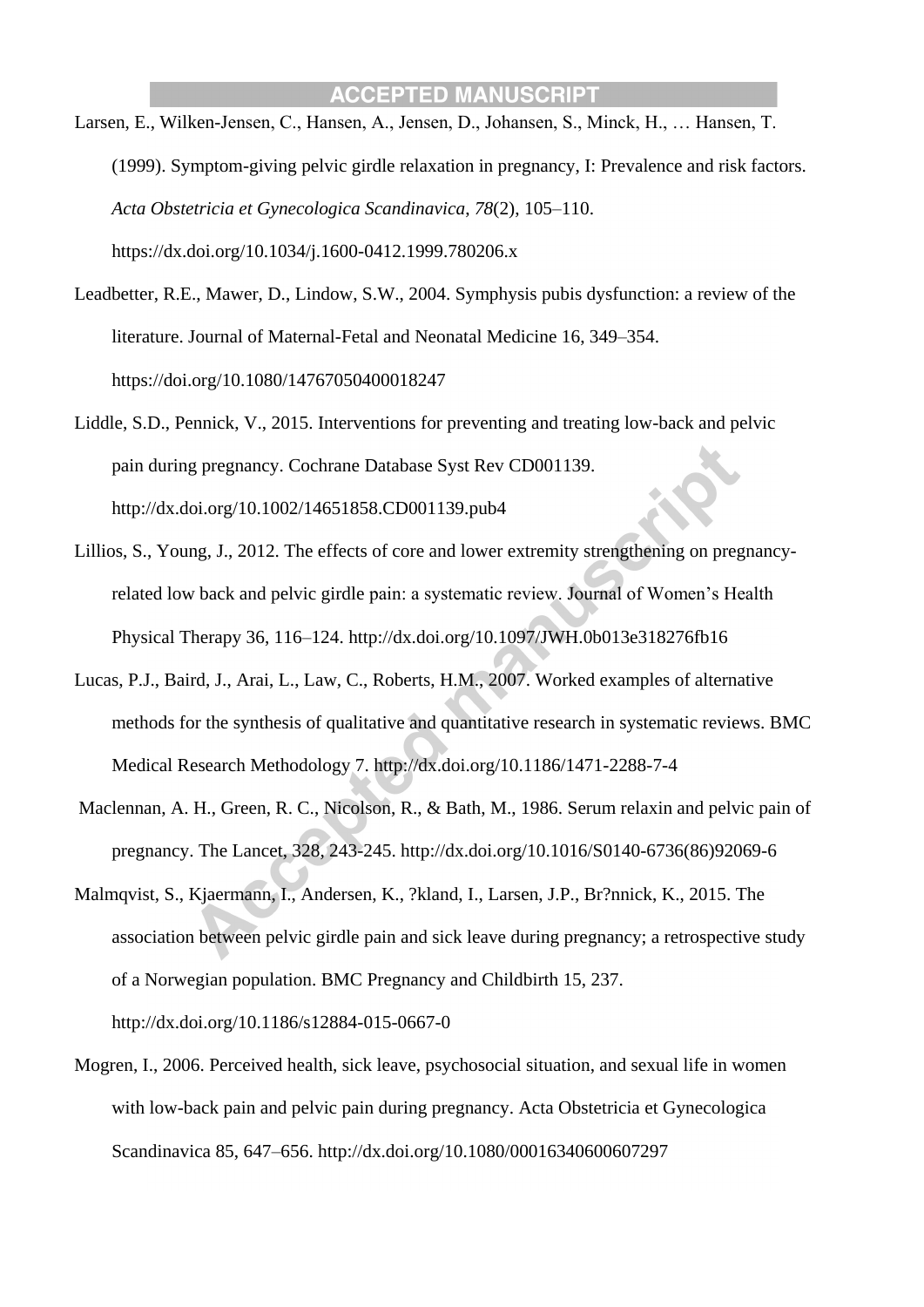- Mogren, I., Winkvist, A., Dahlgren, L., 2010. Trust and ambivalence in midwives' views towards women developing pelvic pain during pregnancy: a qualitative study. BMC public health 10, 600. http://dx.doi.org/10.1186/1471-2458-10-600
- Noblit, G.W., Hare, R.D., 1988. Meta-Ethnography: Synthesizing Qualitative Studies. Sage Publications, Newbury Park.
- Osborn, M., Rodham, K., 2010. Insights into pain: a review of qualitative research. Reviews in pain 4, 2–7. http://dx.doi.org/10.1177/204946371000400102
- Pelvic Partnership: information about Pelvic Girdle Pain (PGP) [WWW Document], n.d. URL http://www.pelvicpartnership.org.uk/what-is-pgp (accessed 02.10.16).
- Pierce, H., Homer, C.S.E., Dahlen, H.G., King, J., 2012. Pregnancy-Related Lumbopelvic Pain: Listening to Australian Women. Nursing Research & Practice 1–10. http://dx.doi.org/10.1155/2012/387428
- Prilleltensky, O., 2003. A ramp to motherhood: the experiences of mothers with physical disabilities. Sexuality and Disability 21, 21–47. http://doi.org/10.1023/A:1023558808891
- Richardson, J.C., Ong, B.N., Sim, J., 2007. Experiencing chronic widespread pain in a family context: giving and receiving practical and emotional support: Chronic widespread pain in a family context. Sociology of Health & Illness 29, 347–365. http://dx.doi.org/10.1111/j.1467- 9566.2007.00496.x
- Robinson, H.S., Eskild, A., Heiberg, E., Eberhard-Gran, M., 2006. Pelvic girdle pain in pregnancy: The impact on function. Acta Obstetricia et Gynecologica Scandinavica 85, 160– 164. http://dx.doi.org/10.1080/00016340500410024
- Röst, C.C.M., Jacqueline, J., Kaiser, A., Verhagen, A.P., Koes, B.W., 2006. Prognosis of women with pelvic pain during pregnancy: a long-term follow-up study. Acta Obstetricia et Gynecologica Scandinavica 85, 771–777. http://dx.doi.org/10.1080/00016340600626982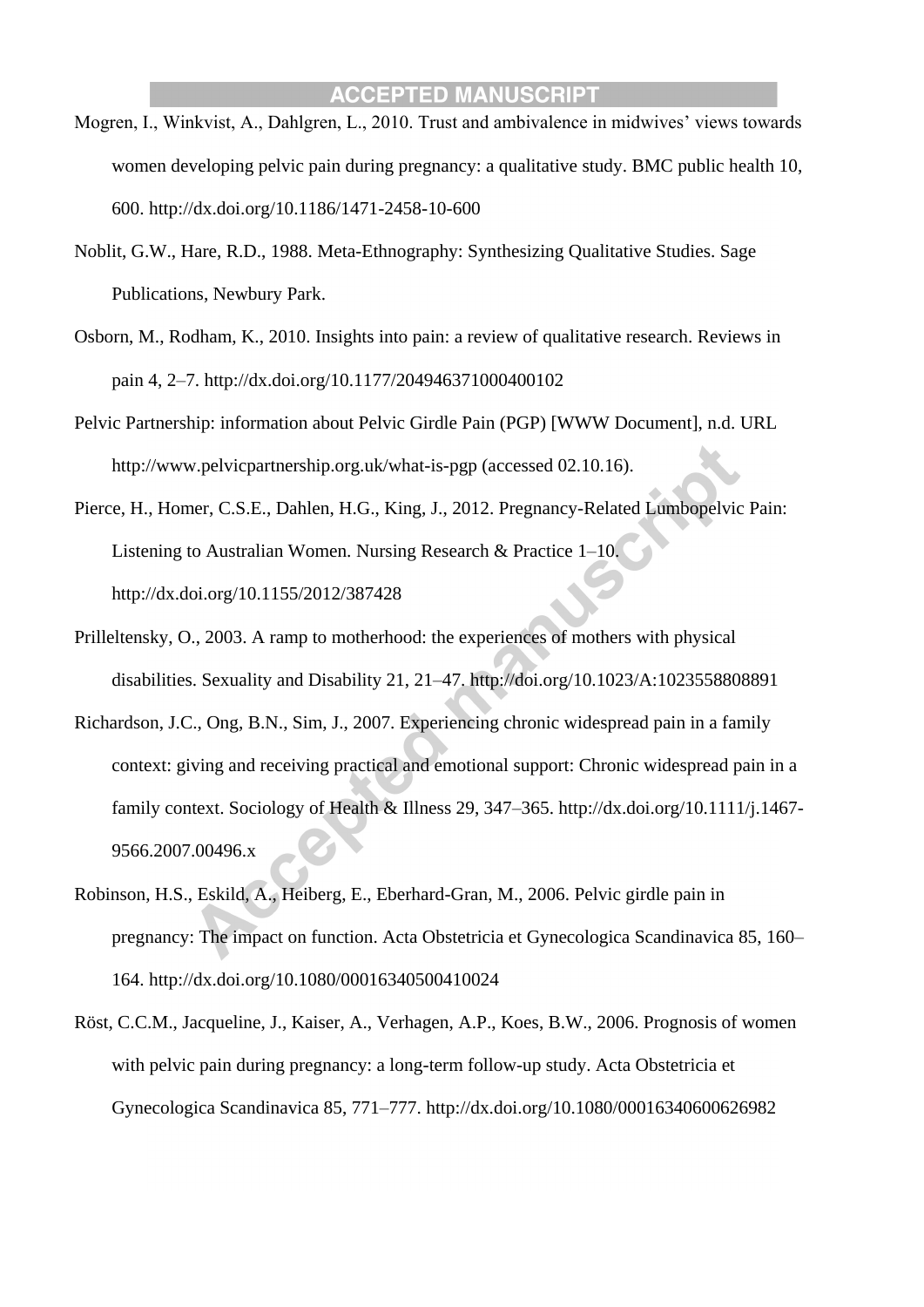- Shpigelman, C.-N., 2015. How to support the needs of mothers with physical disabilities? Disability and Rehabilitation 37, 928–935. http://dx.doi.org/10.3109/09638288.2014.948133
- Silverman, D., 2011. Interpreting qualitative data: a guide to the principles of qualitative research, 4th ed. Sage, London.
- Sinclair, M., Close, C., McCullough, J.E.M., Hughes, C., Liddle, S.D., 2014. How do women manage pregnancy-related low back and/or pelvic pain? Descriptive findings from an online survey. Evidence Based Midwifery 12, 76. https://www.rcm.org.uk/learning-andcareer/learning-and-research/ebm-articles/how-do-women-manage-pregnancy-related-low
- Strunin, L., Boden, L.I., 2004. Family consequences of chronic back pain. Social Science & Medicine 58, 1385–1393. http://dx.doi.org/10.1016/S0277-9536(03)00333-2
- Stuge, B., Hilde, G., Vøllestad, N., 2003. Physical therapy for pregnancy-related low back and pelvic pain: A systematic review. Acta obstetricia et gynecologica Scandinavica 82, 983–990. http://dx.doi.org/10.1034/j.1600-0412.2003.00125.x
- Thomas, J., Harden, A., 2008. Methods for the thematic synthesis of qualitative research in systematic reviews. BMC Medical Research Methodology 8. http://dx.doi.org/10.1186/1471- 2288-8-45
- Vermani, E., Mittal, R., Weeks, A., 2010. Pelvic Girdle Pain and Low Back Pain in Pregnancy: A Review. Pain Practice 10, 60–71. http://dx.doi.org/10.1111/j.1533-2500.2009.00327.x
- Verstraete, E.H., Vanderstraeten, G., Parewijck, W., 2013. Pelvic Girdle Pain during or after Pregnancy: a review of recent evidence and a clinical care path proposal. Facts, views & vision in ObGyn 5, 33.
- Vleeming, A., Albert, H.B., Östgaard, H.C., Sturesson, B., Stuge, B., 2008. European guidelines for the diagnosis and treatment of pelvic girdle pain. European Spine Journal 17, 794–819. http://dx.doi.org/10.1007/s00586-008-0602-4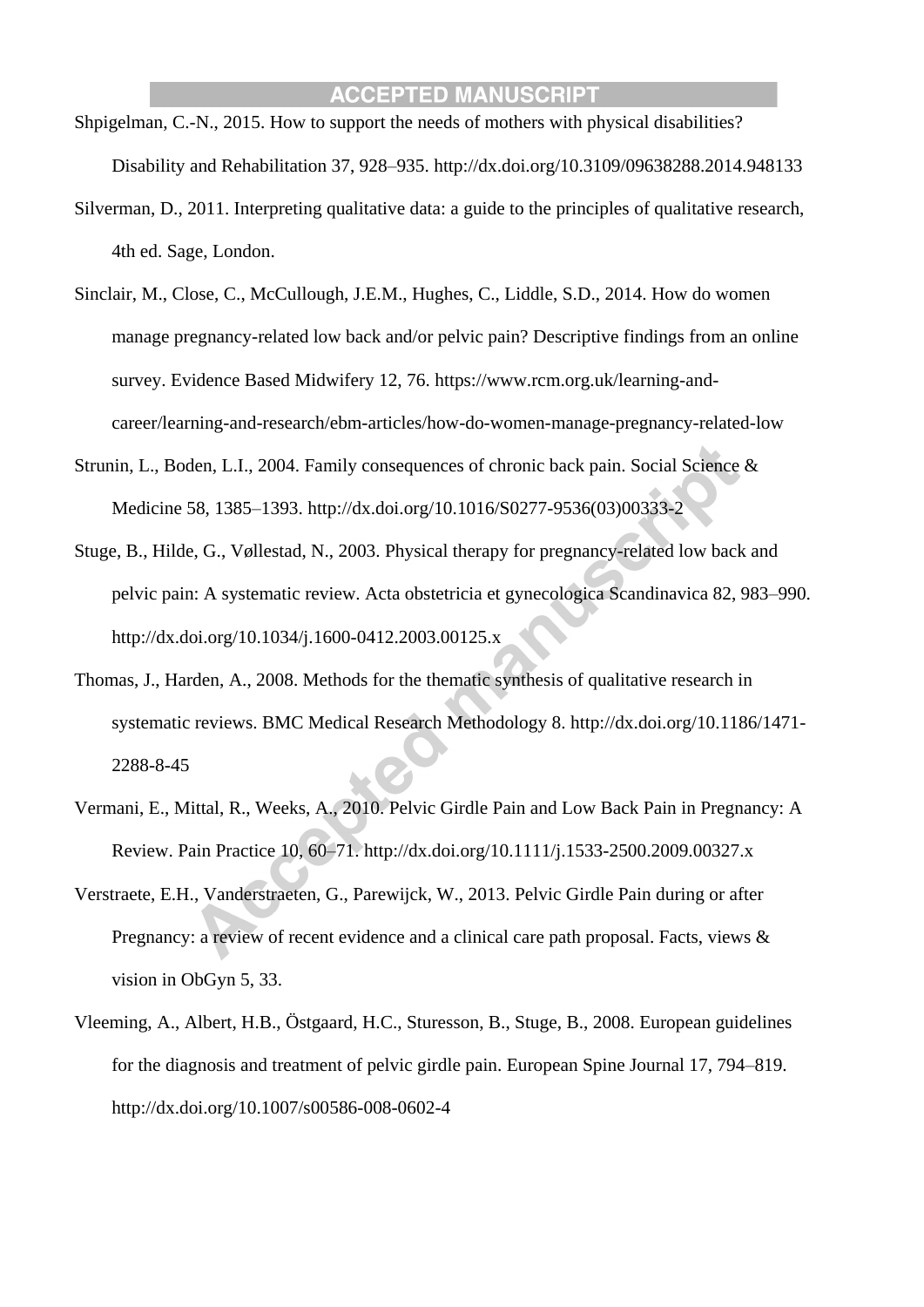- Wellock, V.K., Crichton, M.A., 2007. Symphysis pubis dysfunction: women's experiences of care. British Journal of Midwifery 15, 494–499. http://dx.doi.org/10.12968/bjom.2007.15.8.24390
- Willig, C., 2013. Introducing Qualitative Research In Psychology, 3rd Ed. ed. Open University Press, Maidenhead.
- Wu, W.H., Meijer, O.G., Uegaki, K., Mens, J.M.A., van Dieen, J.H., Wuisman, P.I.J.M., Ostgaard, H.C., 2004. Pregnancy-related pelvic girdle pain (ppp), I: Terminology, clinical presentation and prevalence. European Spine Journal 13, 575–589. http://dx.doi.org/10.1007/s00586-003- 0615-y
- Health 15, 215–228. http://dx.doi.org/10.1080/08870440008400302

Yardley, L., 2000. Yardley 2000 Dilemmas in Qualitative Health Research. Psychology and<br>Health 15, 215–228. http://dx.doi.org/10.1080/08870440008400302<br>And Mark Control of the Control of the Control of the Control of the C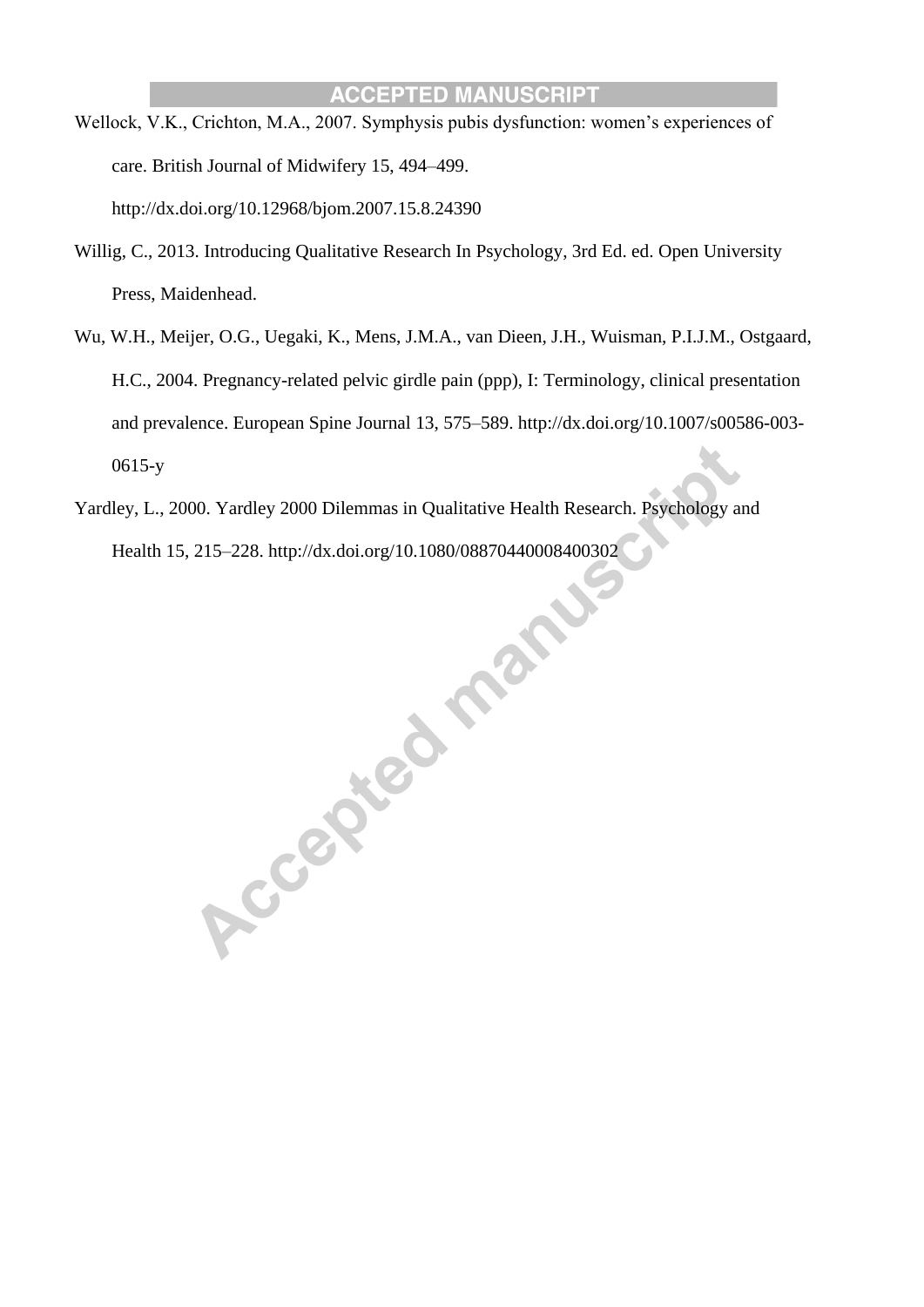



Colour as in standard PRISMA flow chart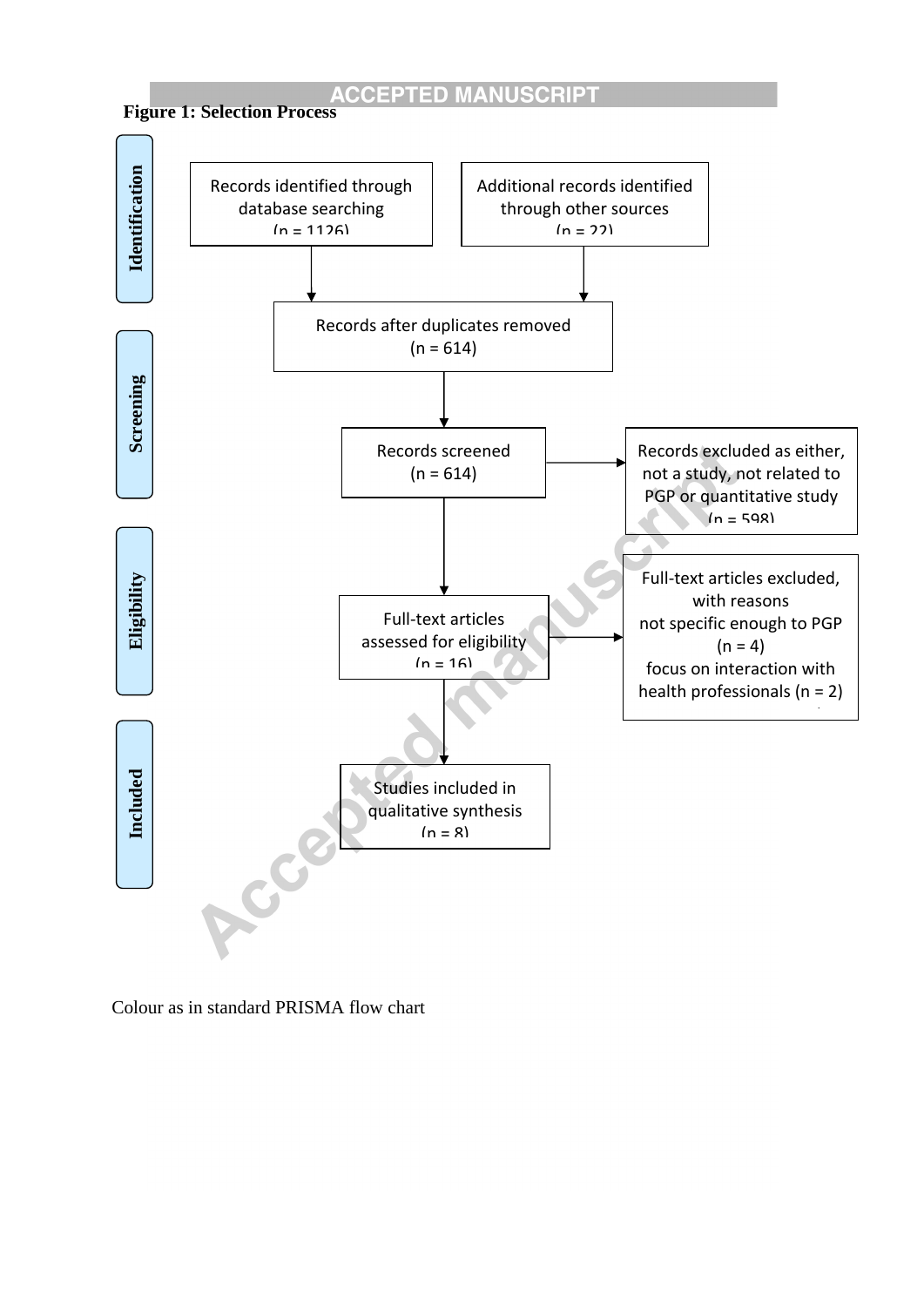| <b>Table 1: CASP Quality Assessment</b>     |                                                                            |                                                        |                                                                                                                            |                                                                                               |                                                                                             |                                                                                                                                 |                                                                 |                                                           |                                                      |                                             |
|---------------------------------------------|----------------------------------------------------------------------------|--------------------------------------------------------|----------------------------------------------------------------------------------------------------------------------------|-----------------------------------------------------------------------------------------------|---------------------------------------------------------------------------------------------|---------------------------------------------------------------------------------------------------------------------------------|-----------------------------------------------------------------|-----------------------------------------------------------|------------------------------------------------------|---------------------------------------------|
| Auth<br>or $\&$<br>Date                     | <b>Clear</b><br>state<br>ment<br>of the<br>aims<br>of the<br>resea<br>rch? | Approp<br>riate<br>qualitati<br>ve<br>method<br>ology? | Appropri<br>ate<br>research<br>design to<br>address<br>the<br>research<br>aims?                                            | <b>Appro</b><br>priate<br>recruit<br>ment<br>strateg<br>y for<br>the<br>researc<br>h<br>aims? | Data<br>collec<br>ted in<br>a way<br>that<br>addre<br>ssed<br>the<br>resea<br>rch<br>issue? | <b>Relatio</b><br>nship<br>betwee<br>$\mathbf n$<br>researc<br>her and<br>partici<br>pants<br>adequa<br>tely<br>conside<br>red? | <b>Ethical</b><br>issues<br>taken<br>into<br>consider<br>ation? | Data<br>analys<br>is<br>suffici<br>ently<br>rigoro<br>us? | <b>Clear</b><br>state<br>ment<br>of<br>findin<br>gs? | Is<br>this<br>valua<br>ble<br>resea<br>rch? |
| Elde<br>n et<br>al<br>2014                  | Yes                                                                        | Yes                                                    | $Yes -$<br>however<br>phenomen<br>ological<br>approach<br>could have<br>taken this<br>further.                             | Yes                                                                                           | Yes                                                                                         | Can't<br>tell                                                                                                                   | Yes                                                             | Yes                                                       | Yes                                                  | Yes                                         |
| Elde<br>n et<br>al<br>2013                  | Yes                                                                        | Yes                                                    | $Yes -$<br>however<br>phenomen<br>ological<br>approach<br>could have<br>taken this<br>further.                             | Yes                                                                                           | Yes                                                                                         | Can't<br>tell                                                                                                                   | Yes                                                             | Yes                                                       | Yes                                                  | Yes                                         |
| Well<br>ock<br>$\&$<br>Crich<br>ton<br>2008 | Yes                                                                        | Yes                                                    | Yes                                                                                                                        | Yes                                                                                           | Yes                                                                                         | Yes                                                                                                                             | Yes                                                             | Yes                                                       | Yes                                                  | Yes                                         |
| Crich<br>ton $&$<br>Well<br>ock<br>2007     | Yes                                                                        | Yes                                                    | Yes                                                                                                                        | Yes                                                                                           | Yes                                                                                         | Can't<br>tell                                                                                                                   | Yes                                                             | Yes                                                       | Yes                                                  | Yes                                         |
| Shep<br>herd<br>2005                        | Yes                                                                        | Yes                                                    | $Yes -$<br>however<br>limited<br>justificatio<br>n for<br>analytical<br>approach                                           | Yes                                                                                           | Yes                                                                                         | Can't<br>tell                                                                                                                   | Yes                                                             | Yes                                                       | Yes                                                  | Yes                                         |
| Wuyt<br>ack<br>et al<br>2015                | Yes                                                                        | Yes                                                    | $Yes -$<br>however<br>they talk of<br>providing<br>a<br>description<br>of a<br>phenomen<br>on but<br>choose not<br>to base | Yes                                                                                           | Yes                                                                                         | Yes                                                                                                                             | Yes                                                             | Yes                                                       | Yes                                                  | Yes                                         |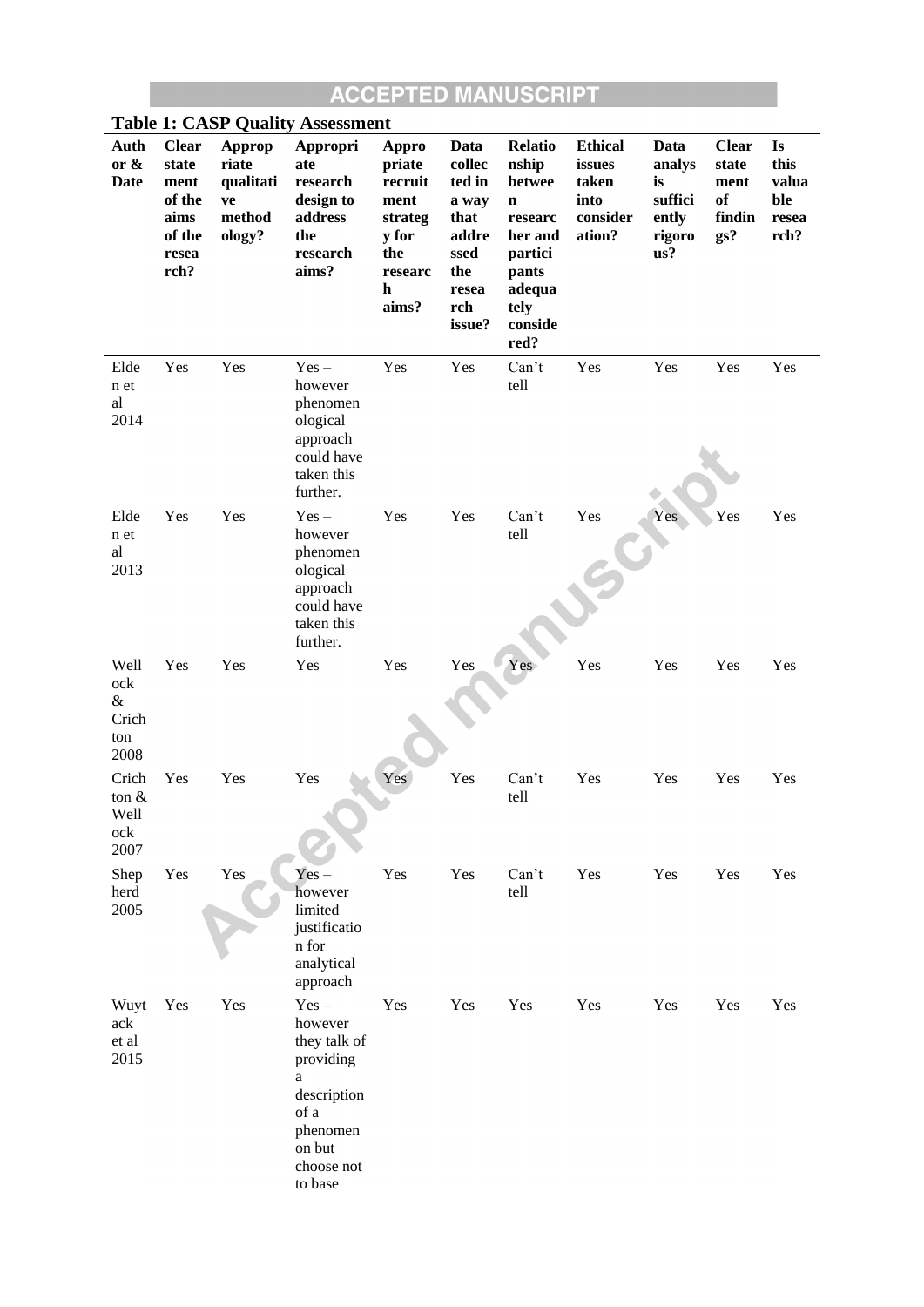## **EXAMPLE ACCEPTED MANUSCRIPT**

|                              |     |     | their<br>analysis on<br>a theory                                                                                          |     |     |     |     |     |     |     |
|------------------------------|-----|-----|---------------------------------------------------------------------------------------------------------------------------|-----|-----|-----|-----|-----|-----|-----|
| Perss<br>on et<br>al<br>2013 | Yes | Yes | Yes                                                                                                                       | Yes | Yes | Yes | Yes | Yes | Yes | Yes |
| Enge<br>set et<br>al<br>2014 | Yes | Yes | $Yes -$<br>however<br>they did<br>not discuss<br>the theory<br>behind this<br>approach<br>and justify<br>their<br>choice. | Yes | Yes | Yes | Yes | Yes | Yes | Yes |

# **Table 2: Summary of findings of included studies**

| <b>Study</b>                     | <b>Location</b> Aim |                                                                                                                                                                                                          | Data analysis                                                                  | <b>Participants</b>                                                                                                                                                                             | The experience of<br><b>PGP: Key Findings</b>                                                                                                                                                                                                                                                                                                                                                                                                                                                                                                                         |
|----------------------------------|---------------------|----------------------------------------------------------------------------------------------------------------------------------------------------------------------------------------------------------|--------------------------------------------------------------------------------|-------------------------------------------------------------------------------------------------------------------------------------------------------------------------------------------------|-----------------------------------------------------------------------------------------------------------------------------------------------------------------------------------------------------------------------------------------------------------------------------------------------------------------------------------------------------------------------------------------------------------------------------------------------------------------------------------------------------------------------------------------------------------------------|
| <b>Persson</b><br>et al.<br>2013 | Sweden              | Investigate<br>experiences<br>of women<br>living with<br>PGP in<br>pregnancy.                                                                                                                            | Interviews<br>analysed with<br>Grounded Theory.                                | Hospital<br>outpatient clinic.<br>$N=9(27-33)$<br>years)<br>5 university<br>educated;<br>4 high school<br>educated.<br>Primigravida<br>and<br>multigravida<br>women living<br>with partner.     | Unprepared for the pain<br>and worried it would never<br>go away. Reliant on<br>practical and psychological<br>support. Household chores<br>and childcare difficult.<br>Personal and professional<br>relationships were<br>affected. Loss of<br>professional identity.<br>Disrupted sleep led to<br>negative moods. Loss of<br>independence affected self-<br>esteem. Felt anxious and<br>frustrated by PGP. Only<br>way to cope was to rely on<br>others and plan well in<br>advance. Childcare<br>struggles and feelings they<br>were not being a proper<br>mother. |
| <b>Engeset</b><br>et al.<br>2014 | Southern<br>Norway  | Explore how<br>women with<br>post-partum<br>PGP<br>experience<br>living with<br>PGP pain and<br>its influence<br>on daily life,<br>challenges<br>encountered<br>concerning<br>physical,<br>psychological | Interviews<br>analysed with a<br>Phenomenological-<br>hermeneutical<br>design. | Physiotherapists<br>and a hospital<br>department.<br>$N=5$<br>Mix of high<br>school &<br>university<br>educated.<br>Primigravida<br>and<br>multigravida<br>women all<br>living with<br>partner. | Disabilities created pain<br>and mental stress and their<br>health problems affected<br>families and friends.<br>Exhausted from the pain<br>and disability affected<br>social interactions.<br>Required help with<br>household chores and<br>lacked physical activity.<br>Missed hobbies and social<br>activities. Lack of mobility<br>affected moods. Coping<br>strategies were good                                                                                                                                                                                 |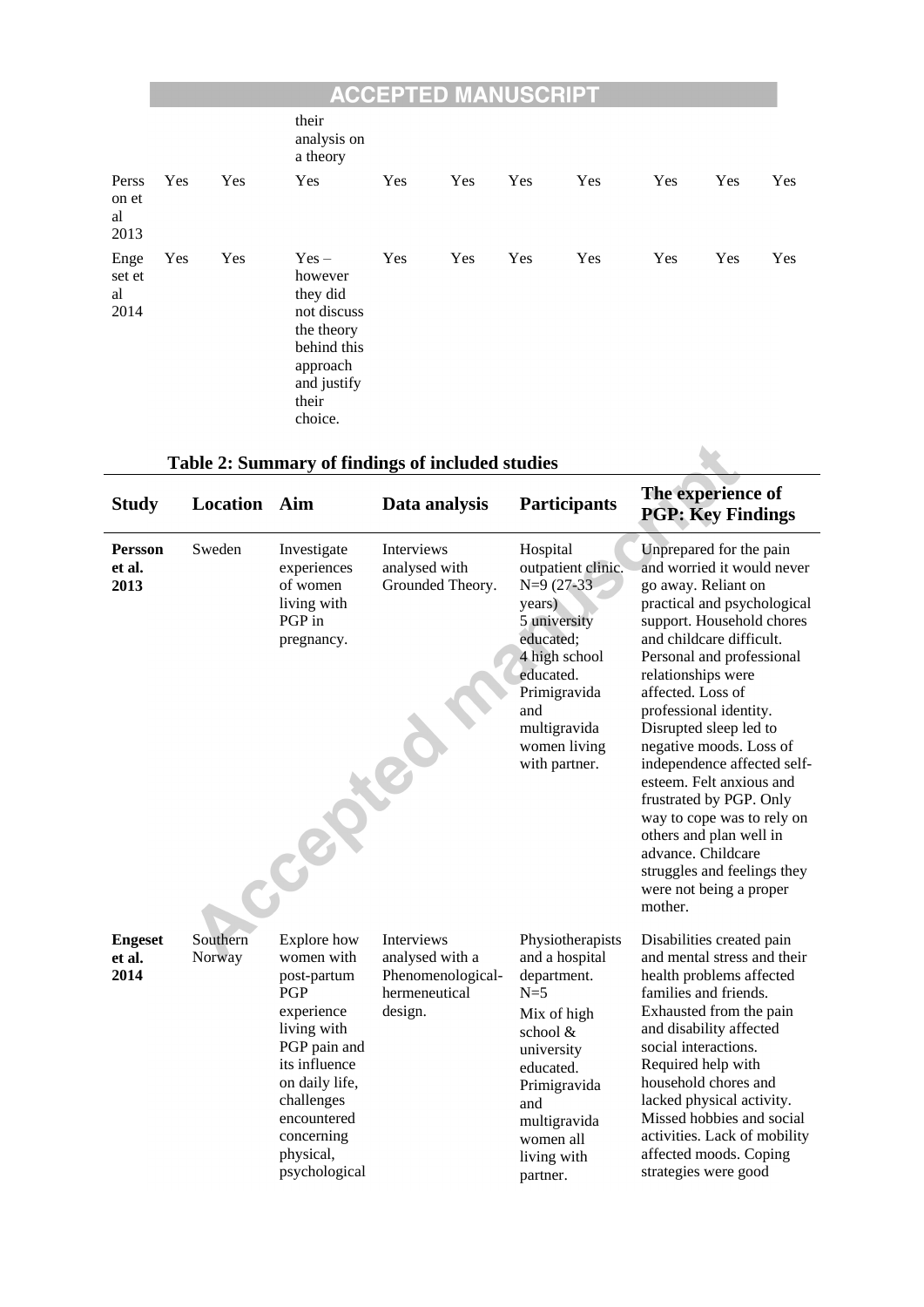| <b>Study</b>                     | Location              | Aim                                                                                                                                                      | Data analysis                                                                | <b>Participants</b>                                                                                                                                                                                    | The experience of<br><b>PGP: Key Findings</b>                                                                                                                                                                                                                                                                                                                                                                                                                                                                                                                                                                                                     |
|----------------------------------|-----------------------|----------------------------------------------------------------------------------------------------------------------------------------------------------|------------------------------------------------------------------------------|--------------------------------------------------------------------------------------------------------------------------------------------------------------------------------------------------------|---------------------------------------------------------------------------------------------------------------------------------------------------------------------------------------------------------------------------------------------------------------------------------------------------------------------------------------------------------------------------------------------------------------------------------------------------------------------------------------------------------------------------------------------------------------------------------------------------------------------------------------------------|
|                                  |                       | & social<br>function.                                                                                                                                    |                                                                              |                                                                                                                                                                                                        | planning, delegation and<br>reduced activity levels.<br>Some colleagues and<br>employers did not<br>understand. Relationships<br>changed and children were<br>affected by mother's lack<br>of interaction and activity.<br>Low mood affected<br>relationships with children.<br>Some had hope for the<br>future.                                                                                                                                                                                                                                                                                                                                  |
| <b>Elden</b> et<br>al. 2014      | Sweden                | Explore and<br>describe<br>pregnant<br>women's<br>experiences<br>of severe<br>PGP<br>physically<br>and in<br>regards to the<br>health care<br>system.    | Interviews<br>analysed with<br>Qualitative<br>Content Analysis.              | <b>RCT</b> study on<br>treatment for<br>PGP. $N = 27$<br>(21-38 years,<br>mean 31 years).<br>Primigravida<br>and<br>multigravida<br>women all<br>living with<br>partner.                               | Felt unprepared and lacked<br>information on PGP. Felt<br>alone in suffering. Unable<br>to take their bodies for<br>granted. Frustrated by<br>immobility of PGP and<br>missed being physically<br>active. Concerns about the<br>birth. Sleep affected<br>leaving them exhausted.<br>Felt guilty for being<br>unhappy in pregnancy.<br>Some felt depressed<br>resulting in difficultly<br>bonding with children. Felt<br>insulted by health<br>professionals' lack of<br>support and understanding.<br>PGP made working<br>difficult. Worried that PGP<br>was not a legitimate reason<br>for sick leave. PGP<br>changed their self-<br>perception. |
| Wellock<br>&<br>Crichton<br>2007 | North-west<br>England | Explore<br>pregnant<br>women's<br>experiences<br>of SPD and<br>its effect on<br>their quality<br>of life during<br>and up to 6<br>weeks post-<br>partum. | Interviews<br>analysed with<br>Heideggarian<br>phenomenological<br>approach. | Referrals from<br>midwives and<br>physiotherapy<br>departments.<br>$N=28$ aged<br>between 18-42<br>years<br>Primigravida<br>and<br>multigravida<br>women<br>Range of<br>cultural & SES<br>backgrounds. | Pain described using<br>metaphors, facial<br>expressions and sound.<br>Felt out of control and<br>powerless. Some coped by<br>using pain medication and<br>a few took more than<br>prescribed dosage. Relied<br>on partners, family and<br>friends for support.<br>Difficult for those without<br>a partner. Felt guilty for<br>being unable to do<br>household chores or look<br>after young children.<br>Affected personal                                                                                                                                                                                                                      |

children did not understand their mother's pain.

relationships and young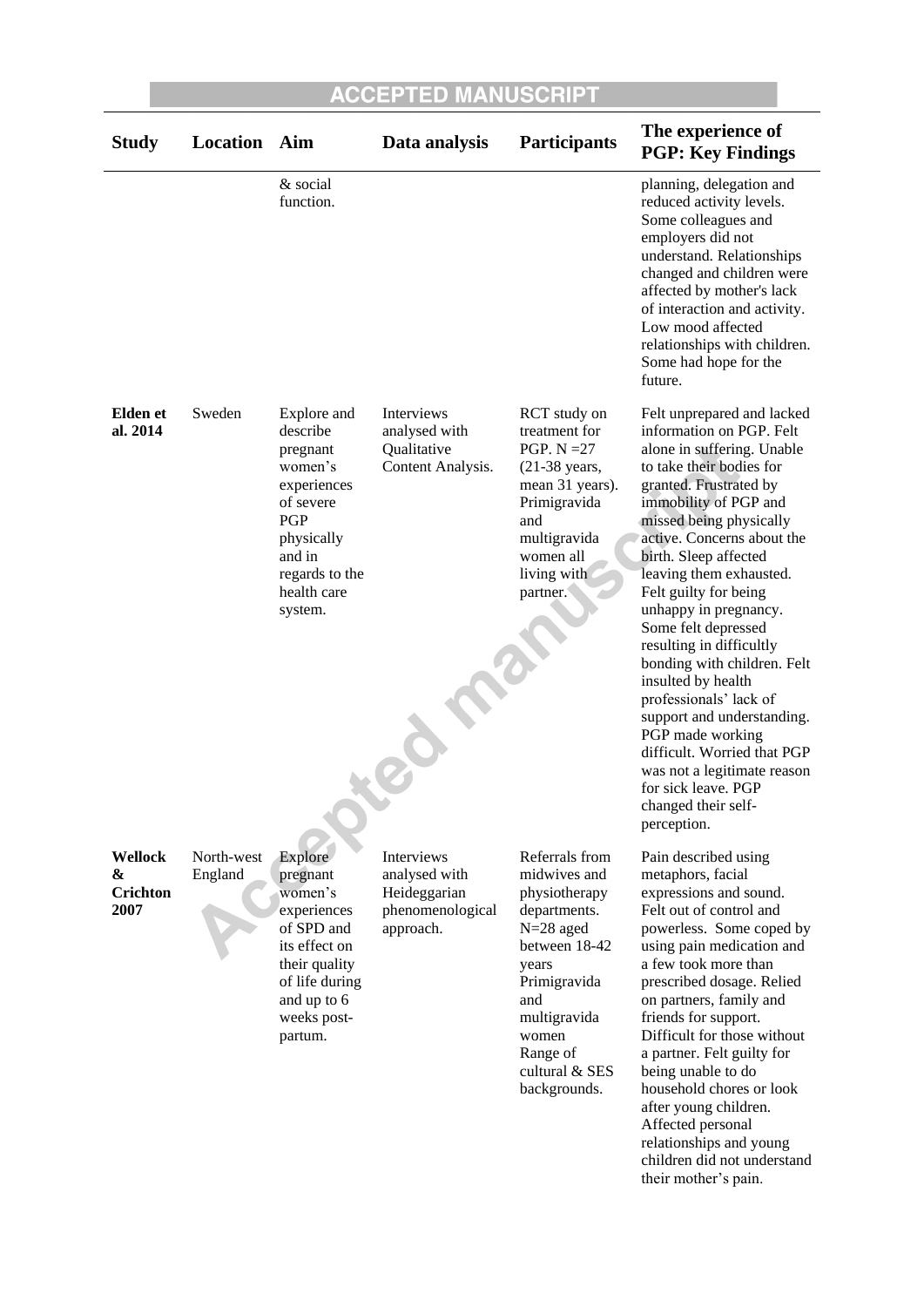| <b>Study</b>                     | Location              | Aim                                                                                                                                      | Data analysis                                                                  | <b>Participants</b>                                                                                                                                                                                        | The experience of<br><b>PGP: Key Findings</b>                                                                                                                                                                                                                                                                                                                                                                                                                                                                                                                                                               |
|----------------------------------|-----------------------|------------------------------------------------------------------------------------------------------------------------------------------|--------------------------------------------------------------------------------|------------------------------------------------------------------------------------------------------------------------------------------------------------------------------------------------------------|-------------------------------------------------------------------------------------------------------------------------------------------------------------------------------------------------------------------------------------------------------------------------------------------------------------------------------------------------------------------------------------------------------------------------------------------------------------------------------------------------------------------------------------------------------------------------------------------------------------|
|                                  |                       |                                                                                                                                          |                                                                                |                                                                                                                                                                                                            | Created anxiety for some<br>women.                                                                                                                                                                                                                                                                                                                                                                                                                                                                                                                                                                          |
| Crichton<br>&<br>Wellock<br>2008 | North-west<br>England | Explore the<br>disabling<br>effects of<br>SPD on the<br>lives of<br>pregnancy<br>and newly-<br>delivered<br>women and<br>their families. | Interviews<br>analysed with a<br>Heideggarian<br>phenomenological<br>approach. | Referrals from<br>midwives $&$<br>physiotherapy<br>departments.<br>$N=28$ aged<br>between 18-42<br>years.<br>Primigravida &<br>multigravida<br>women. Range<br>of cultural &<br><b>SES</b><br>backgrounds. | Lost identity as a mother<br>or wife. Identity now as a<br>dependent disabled person.<br>Could not do everyday<br>activities and household<br>duties, felt powerless,<br>guilty, angry and tearful.<br>Worried about double pain<br>in childbirth. Professional<br>identity in the workplace<br>affected resulting in<br>financial impact on the<br>family. Struggled to look<br>after their children and<br>upset not being able to<br>meet child's needs, felt<br>mother-child bond was<br>being lost. Personal<br>relationships affected.<br>Feared another pregnancy.                                   |
| <b>Shepherd</b><br>2005          | England               | Describe<br>SPD (PGP)<br>from a<br>woman's<br>perspective<br>of living with<br>the condition.<br>Accept                                  | Interviews<br>analysed with a<br>Heideggarian<br>phenomenological<br>approach. | Referrals from<br>midwives and<br>physiotherapists.<br>$N=5.$ Ages<br>unspecified.<br>Primigravida<br>and<br>multigravida<br>women.                                                                        | Pain affected daily<br>activities and was<br>physically and emotionally<br>exhausting. Fear of PGP<br>exacerbating labour pain.<br>Decisions towards birth<br>and breastfeeding affected.<br>Pain changed attitudes<br>towards subsequent<br>pregnancies. Coped by<br>relying on help from<br>partners, friends and<br>family. Felt anger, guilt<br>and frustration. Some felt<br>anxious about lack of<br>ability to do household<br>chores. Some felt<br>depressed pre and<br>postnatally. Pain caused<br>conflict in work and home<br>relationships. Inability to<br>work created financial<br>pressure. |
| <b>Wuytack</b><br>et al.<br>2015 | Ireland               | Explore<br>primiparous<br>women's<br>experience of<br>persistent<br>PGP and its<br>impact on<br>their lives<br>postpartum,               | Interviews<br>analysed with<br>Thematic analysis.                              | <b>MAMMI</b><br>longitudinal<br>survey based<br>cohort study.<br>$=$ 23 (aged 18+).<br>Primigravida<br>women.<br>Majority<br>university                                                                    | Felt they had to endure<br>pain and get on with daily<br>life especially if no one<br>around to help. In severe<br>pain did not leave the<br>house. Childcare was<br>difficult and feared<br>dropping baby due to pain.<br>Felt old and tired.                                                                                                                                                                                                                                                                                                                                                              |